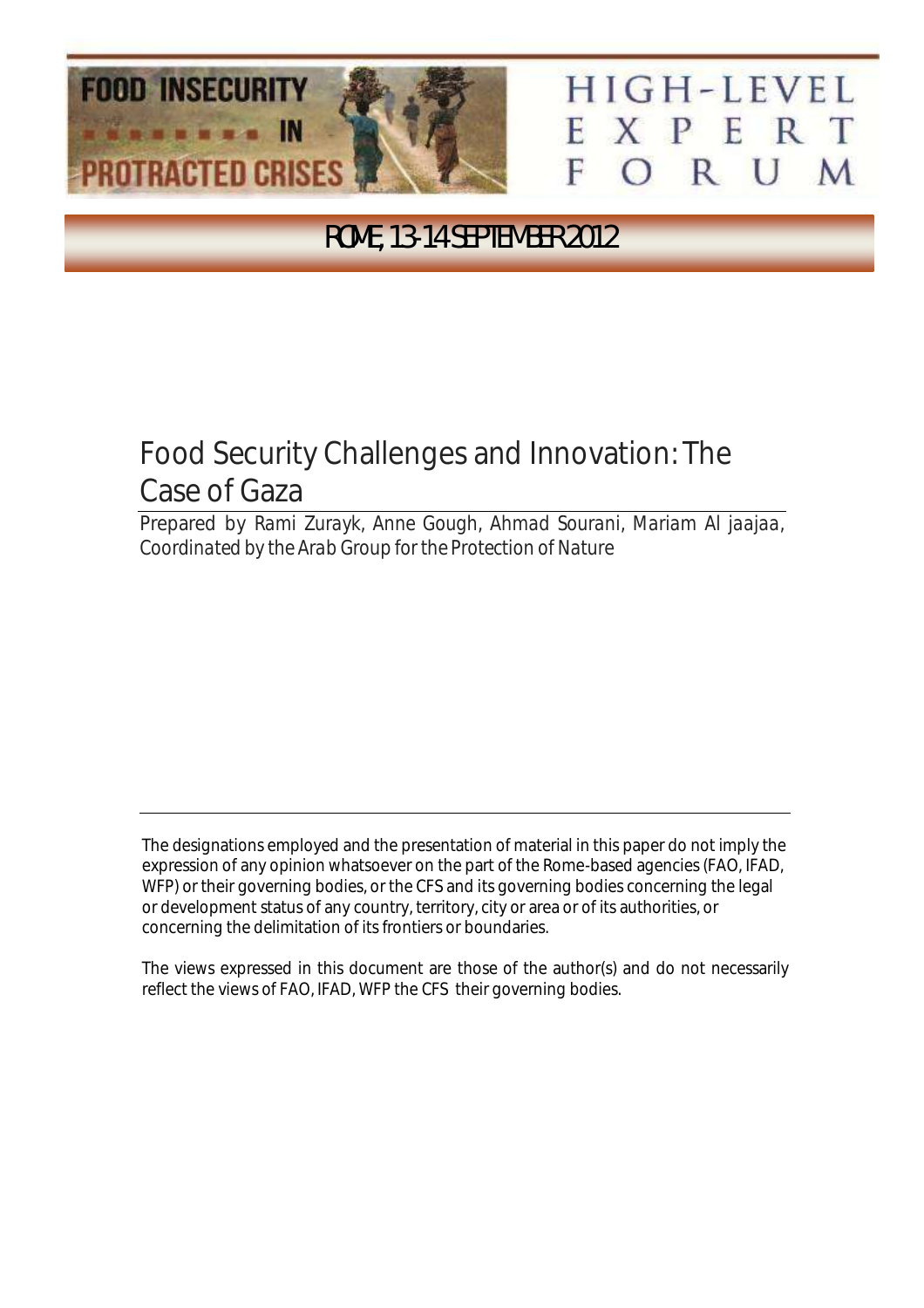## *1. Introduction*

Food security as conventionally defined and widely accepted is from the 1996 World Food Summit, "Food security exists when all people, at all times, have physical and economic access to sufficient, safe and nutritious food that meets their dietary needs and food preferences for an active and healthy life".<sup>1</sup> Over the years food security discourse has shifted from food availability to food access and the global, regional and local policies needed to facilitate access.<sup>2</sup> The controversial element of the way food security is defined and applied is that emphasis is placed on the ability of individuals and households to purchase food on the market rather than the ability to access resources of production.<sup>3</sup> This distinction has placed food security at odds with a food sovereignty framework.

Food security and food sovereignty are also interlinked with the Right to Food, which is protected and recognized under the human rights treaties. <sup>4</sup> While commonly understood as an individual human right, the right to food includes an acknowledgement of how food is accessed and the rights of oppressed communities for legal recourse against policies that negatively impact their food security.<sup>5</sup> This is in reference to communities, like Gaza, in which food insecurity has been used as a means of controlling the population. It is our position that any framework for food security in situations of protracted crises must include an understanding for situations in which food insecurity is used as a weapon and in where the Right to Food has been violated.

The purpose of this paper is thus to analyze the use of food insecurity as coercive tool or a weapon during conflict, providing a case study on Gaza. We will prove that Food insecurity in Gaza is not merely a product of conflict, but rather a systematic policy of control.

The following section will provide a geographical, historical and political context that the Gazan population is confronted with. It will shed light on the most recent events, including the siege of 2007 and Operation Cast Lead in 2008-2009 and their impact socio-economic indicators.

The third section on Food Security and Food Sovereignty in Gaza will outline the elements that are missing from the current food security definition and how they may be included. It will examine how the determinants of food security are used as a weapon of submission against populations, through dictating the access and use of natural resources, production and trade, and finally the exacerbation of aid dependency.

The fourth section will explore community-based innovations that were created in the extremely intricate case of Gaza, in order to retain certain economic and

<sup>1</sup> FAO Policy Brief. June 2006. *Food Security*, 1

<sup>2</sup> Michael Windfuhr and Jennie Jonsen. *Food Sovereignty: Towards democracy in localized food systems*. (ITDG Publishing, 2005), 21.

 $3$  Ibid, 22.

<sup>4</sup> See article 25 of the Universal Declaration of Human Rights (UDHR)

<sup>5</sup> Michael Windfuhr and Jennie Jonsen (2005), *op cit.*, 19.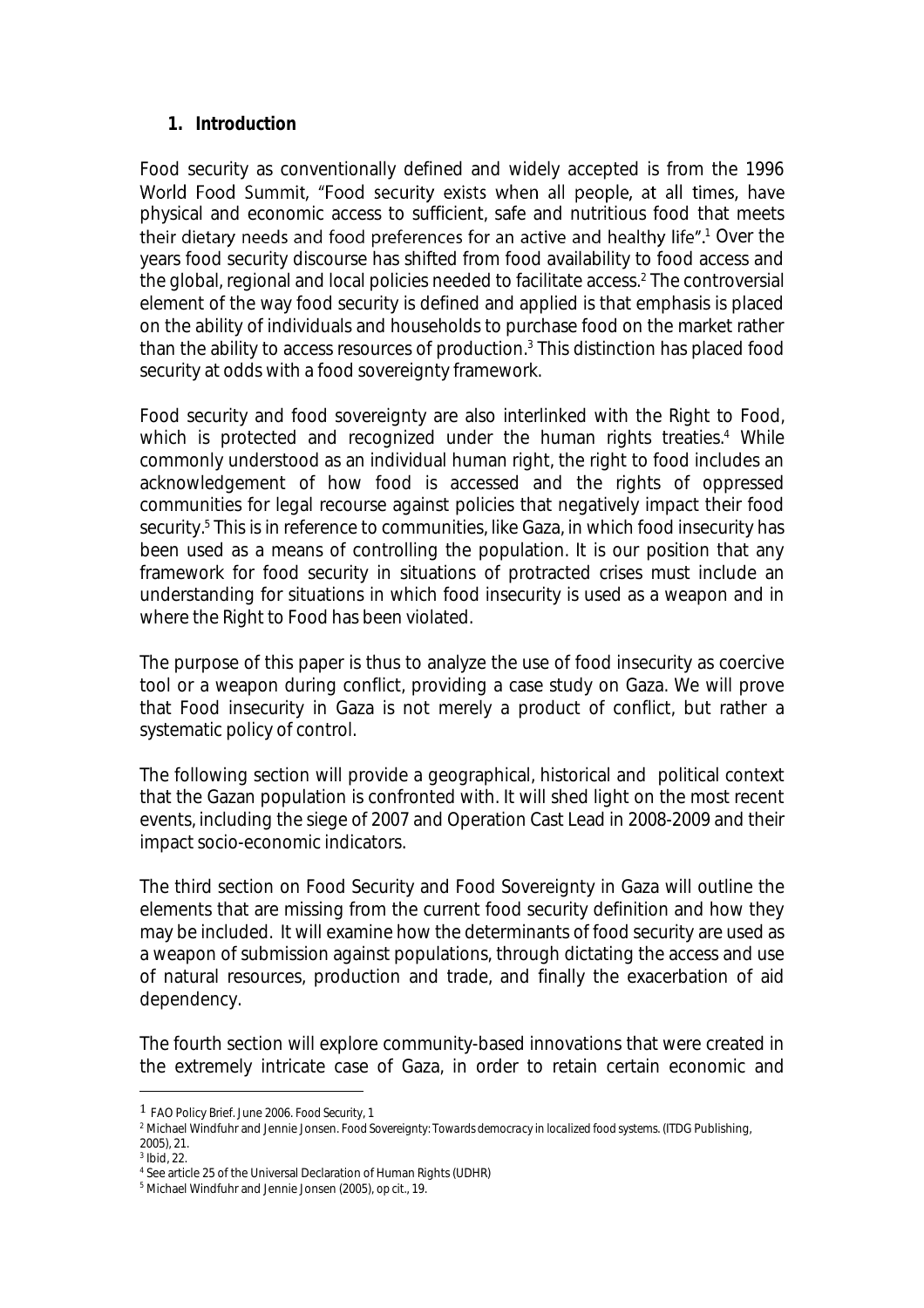political agency over food and farming systems. This section provides a chance to learn from local initiatives, rather than potentially counterproductive external models. The fifth and the final section will wrap up the main arguments of this paper, linking them with suggestions on how to move forward.

## *2. Background*

#### *a. Geography and Population*

The Gaza Strip lies on the southern part of the eastern coast of the Mediterranean Sea with a coastline of 40 km. It borders Israel to the north and east, 51 km long, and Egypt to the South, 11 km long<sup>6</sup> with an area of approximately 362.7 square km (See below map). Gaza City and Port, approximately 32 km north of the Egyptian border, has given its name to the Gaza Strip.<sup>7</sup>

In 1948 and after the creation of the State of Israel on the majority of Mandatory Palestine, about 711,000 Palestinians were expelled from territories that became Israel. Around 200,000 immigrated in to Gaza tripling the total population to around 300,000<sup>8</sup>. Coupled with an increase of 3-4 % each year, the population reached a total of 1,486,816 in 2009<sup>9</sup> of which 73.3 % are registered as refugees.<sup>10</sup> Around half of the refugee population lives in 8 official refugee camps, aided by the United Nations Relief and Works Agency for Palestinian Refugees (UNRWA).<sup>11</sup>

This massive population increase made Gaza one of the most densely populated areas in the world reaching 4073/km2 in 2009.<sup>12</sup> Four out of five persons live in urban areas of the Gaza Strip and half of the population is concentrated around Gaza City <sup>13</sup> with a density that reached 16,500/sq km in 2005. <sup>14</sup>

The Palestinian population in the West Bank and Gaza Strip is a young population. 44.9% of the total population in Gaza is under the age of 15 years $^{\scriptscriptstyle 15}$ .

## *b. The Political Framework*

After the end of the British Mandate in 1948, Gaza remained under Egyptian rule until it was occupied by Israel in 1967 along with the West Bank and the Jolan Heights in Syria. The Israel Military Apparatus dictated Gaza's entire socio-economic life, including trade, aid, land and water accessibility. It expanded its control across the years through the gradual growth of 26 settlements hosting around 6500 settlers. 16

- 7 The Applied Research Institute- Jerusalem (ARIJ). *An Analysis on the Recent Geopolitical Situation in the Gaza Strip (*2003).
- Accessed July 25th 2012 at http://www.arij.org/index.php?option=com\_content&view=article&id=287&Itemid=62

 $\overline{a}$ <sup>6</sup> CIA World Fact Book. *Gaza Factsheet*. Accessed July 25th 2012 at https://www.cia.gov/library/publications/the-worldfactbook/geos/gz.html

<sup>8</sup> Heiberg, M & Øvensen G et al, *Palestinian Society in Gaza, West Bank and Arab Jerusalem: A Survey of Living Conditions* (Oslo: Fafo, 1993)

<sup>9</sup> Palestinian Central Bureau of Statistics (PCBS), *Palestine in Figures: 2009*, 11, Ramallah: Palestinian National Authority (PNA) (May 2010), Accessed July 26th 2012 at http://www.pcbs.gov.ps/Portals/\_PCBS/Downloads/book1661.pdf

<sup>10</sup> UNRWA. *UNRWA in Figures*. Gaza: Public Information Office, (2009), Accessed July 26th 2012 at

http://www.unrwa.org/userfiles/uif-june09.pdf

 $11$  ibid

<sup>12</sup> PCBS (May 2010), op. cit., 9

<sup>13</sup> Heiberg, M & Øvensen G et al (1993)

<sup>&</sup>lt;sup>14</sup> Demographia , *Demographia World Urban Areas* , 8<sup>th</sup> Annual Edition: Version 2 (July 2012),. Accessed July 27<sup>th</sup> 2012 at: http://www.demographia.com/db-worldua.pdf

<sup>15</sup> PCBS (May 2010), op. cit., 9

<sup>16</sup> Arij (2003), op. cit., 4,6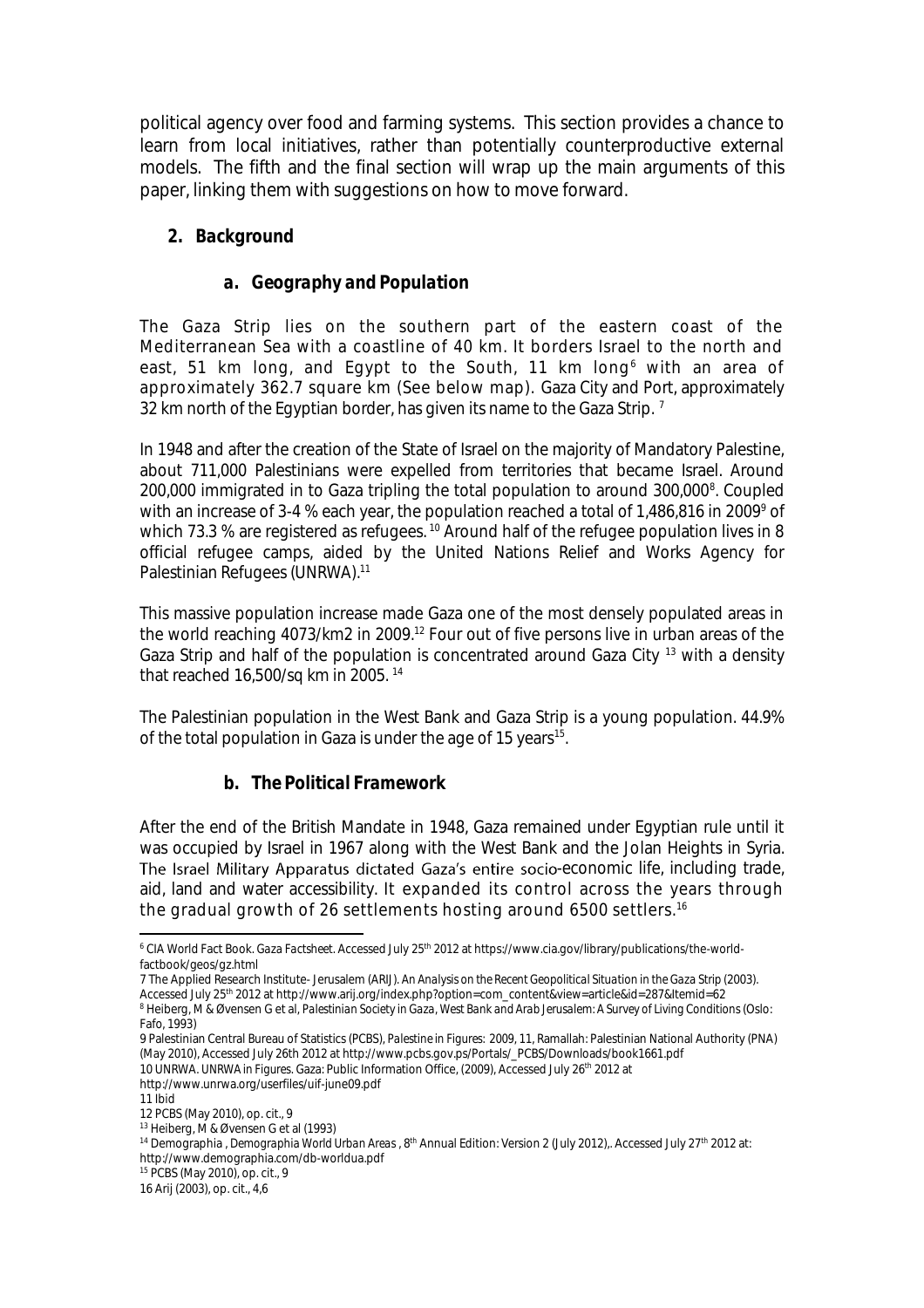Following the 1993 Israel-PLO Oslo Accords, also known as the Declaration of Principles on Interim Self-Government Arrangements, a certain level of civilian responsibility was promised to the Palestinian Authority (PA). The declaration stated that: "in order that the Palestinian people in the West Bank and Gaza Strip may govern themselves according to democratic principles, direct, free and general political elections will be held for the  $\frac{1}{2}$ 

In early 2006, the Islamic Resistance Movement, Hamas, won control of the Palestinian Legislative Council (PLC) triggering the 2006-2007 economic sanctions against the Palestinian National Authority by Israel and the Quartet. Soon after, clashes erupted between Fatah and Hamas supporters, and ended up in a Hamas-led government in Gaza and Fatah-led government in the West Bank.

In 2007, The Israeli occupation's imposed restrictions on land, air and sea, transformed into an unprecedented blockade that is stricter than any of the 11 sanctions currently enforced by the UN Security Council on nation states<sup>18</sup>. Locking 1.5 million people in one of the world's most densely populated areas, has according to the UNDP (2009), triggered a "protracted human dignity crisis". The erosion of livelihoods and the gradual decline in infrastructure resulted in an ongoing degradation in the living conditions of the population".  $19$ 

The blockade restricts exports and imports, including food and agricultural inputs, people's border crossing, and access to land and fishing waters<sup>20</sup>. It also imposes frequent cuts in the provision of fuel and electricity<sup>21</sup>. Further more, the systemic policy of land confiscation through settlement expansion was replaced with the enforcement of vast access-restricted areas.<sup>22</sup>

#### *c. Operation Cast Lead*

In late 2008 and early 2009, Israel launched the 22-day Operation Cast Lead on Gaza that was considered as "one of the most violent episodes in the recent history of the occupied .<sup>23</sup> The war resulted in enormous human and economic losses. According to WHO (2009) "1,700 households lost their breadwinner from death or injury, and over 15,000 homes were totally or partially destroyed."  $24$  The Report of the United Nations Fact Finding Mission on the Gaza Conflict found that there was a "deliberate and systemic policy" to target industrial infrastructure, food production facilities and water installations.<sup>25</sup> Almost all of Gaza's 10,000 smallholder farms have been

 $\overline{a}$ <sup>17</sup> *Declaration of Principles on Interim Self-Government Arrangements ("Oslo Agreement*"), 13 September 1993, Accessed July 28th, 2012 at: http://www.unhcr.org/refworld/docid/3de5e96e4.html .

<sup>18</sup> World Health Organization (WHO). *Report of the Specialized Health Mission to the Gaza Strip* (May 2009), in Rami Zurayk and Anne Gough, *Control Food Control People: The Struggle for Food Security in Gaza*, Institute for Palestine Studies, in Press, 3 19 UN OCHA, *Locked in: The Humanitarian Impact of two Years of Blockade on the Gaza Strip* (August 2009) Accessed July 20<sup>th</sup> 2012 at:

http://www.ochaopt.org/documents/Ocha\_opt\_Gaza\_impact\_of\_two\_years\_of\_blockade\_August\_2009\_english.pdf 20 UN Office for the Coordination of Humanitarian Affairs (OCHA), *Humanitarian Situation in the Gaza Strip* (October 2011) Accessed July 28th 2012 at[: http://www.ochaopt.org/documents/ocha\\_opt\\_Gaza\\_factSheet\\_October\\_2011\\_english.pdf](http://www.ochaopt.org/documents/ocha_opt_Gaza_factSheet_October_2011_english.pdf) 21 WHO (May 2009), op. cit, 13

<sup>22</sup> Rami Zurayk and Anne Gough (In press), op. cit., 4

<sup>23</sup> UNDP, *Gaza Early Recovery and Reconstruction Needs Assessment: One Year After Report* (May 2010), 9

<sup>24</sup> WHO (May 2009), op. cit., 5

<sup>25</sup> UN Human Rights Council, *Report of the United Nations Fact-Finding Mission on the Gaza Conflict*, 25 September 2009, A/HRC/12/48, 22, available at: http://www.unhcr.org/refworld/docid/4ac1dd252.html . Accessed 28th July 2012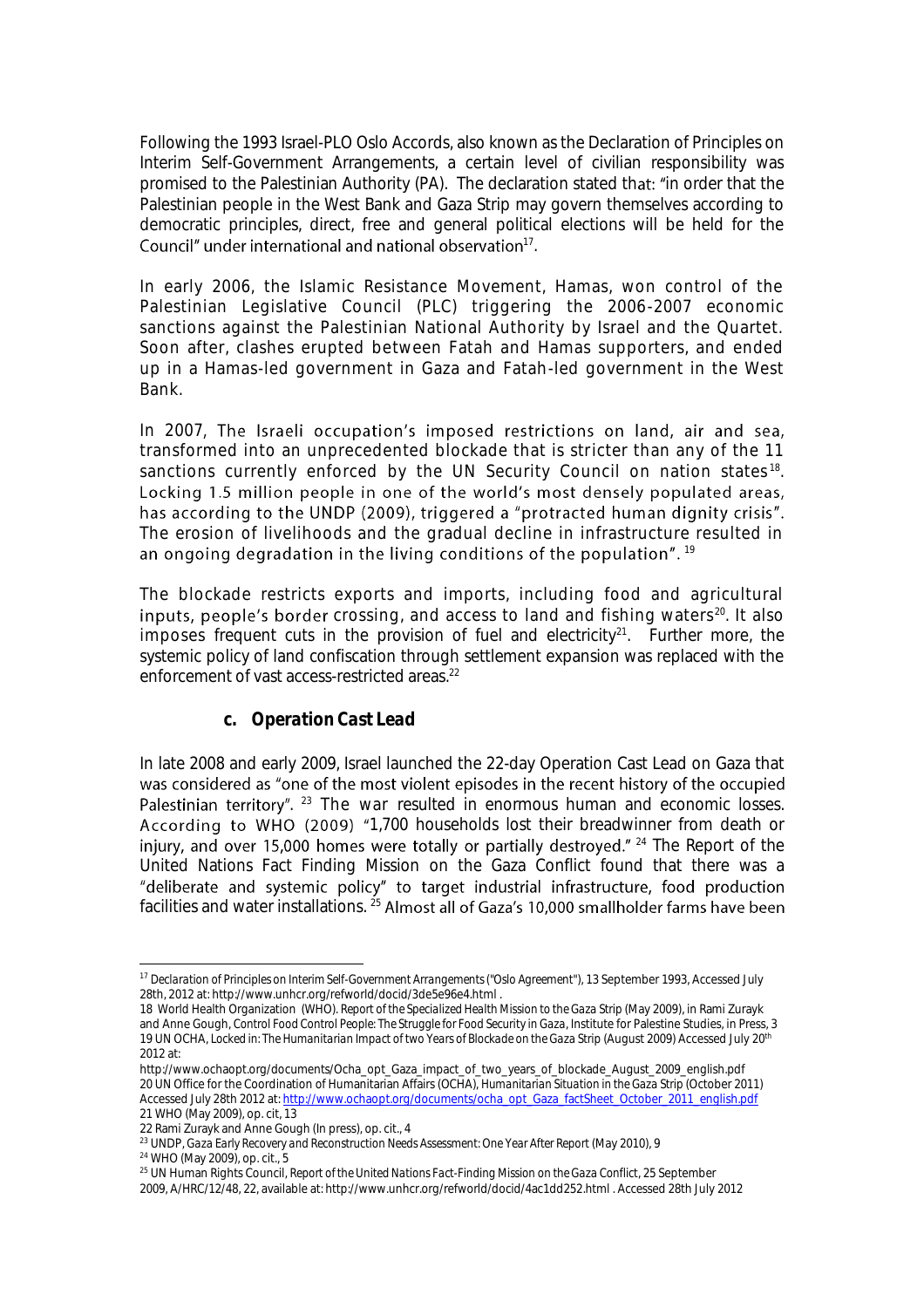partially or completely damaged <sup>26</sup>, around half a million trees were destroyed<sup>27</sup>, and a were killed.<sup>"28</sup>, much of which was also seen as a "deliberate act of wanton destruction" by the UN Fact Finding Mission on the Gaza Conflict. <sup>29</sup>

Only a minority of the recovery projects by the international community have been granted approval by the Israeli authorities. <sup>30</sup> This, coupled with the blockade that restricts the movement of people, and only permits the access of goods that the Government of Israel judges to be unconditionally humanitarian, left 75% of the infrastructure unrecovered over a year and half after the war has ended. <sup>31</sup>

Having suffered several decades of conflict, occupation and recently the blockade, the civilian population of Gaza has witnessed an ongoing deterioration in the livings standards. Despite the marginal easing of the blockade in 2010,<sup>32</sup> broad unemployment stands at 45.2%, inclu**ding over half of Gaza's youth**<sup>33</sup>. The GDP per capita was almost 17% below its equivalent figure in 2005 and

<sup>34</sup> the average real monthly wage, has dropped with a cumulative decline of 34.5 percent since 2006<sup>35</sup> . Poverty remains high at a rate of 38.8%, including 21.1% of the population suffering from deep poverty. <sup>36</sup> The erosion of livelihoods has deepened the reliance on external assistance with 80% of the population receiving aid.  $37$ 

*3. Food Security and Food Sovereignty: Gaza*

<sup>26</sup> FAO, The Humanitarian Situation in Gaza and FAO's Response, Emergency Operations and Rehabilitation Division(2009),, at http://www.fao.org/fileadmin/templates/tc/tce/pdf/FAO\_brief\_on\_Gaza\_23\_Jan\_09.pdf

<sup>&</sup>lt;sup>27</sup> AlHaq, *Operation Cast Lead: A Statistical Analysis* (August 2009) Accessed 25<sup>th</sup> July 2012 at

http://www.icawc.net/fonds/Gaza-operation-Cast-Lead\_statistical-analysis%20by%20Al%20Haq\_August%202009.pdf <sup>28</sup> UNEP *Environmental Assessment of the Gaza Strip: following the escalation of hostilities in December 2008 January 2009*  (September 2009), Accessed July 24th 2012 at*:* http://postconflict.unep.ch/publications/UNEP\_Gaza\_EA.pdf

<sup>&</sup>lt;sup>29</sup> UNHRC (Septmber 2009) op. cit, 21 30 UN OCHA (October 2011), op. cit, 1

<sup>31</sup> UNDP (May 2010), op . cit*, 7*

<sup>32 &</sup>quot;In 2011 less than one truckload of goods per day exited Gaza, less than 3% the average amount of exports during the first half of 2007." UNOCHA, *Five Years of Blockade: the Humanitarian Situation in the Gaza Strip* (June 2012). Accessed at July 20<sup>th</sup> 2012 at: http://www.ochaopt.org/documents/ocha\_opt\_gaza\_blockade\_factsheet\_june\_2012\_english.pdf

<sup>33</sup> UNRWA , *Labour Market Briefing: Gaza Strip- Second Half of 2010* (April, 2011), 1-2 . Accessed on July 20th 2012 at

http://www.unrwa.org/userfiles/201106083557.pdf  $34$  Ibid

<sup>&</sup>lt;sup>35</sup> By the end of 2010 Average Monthly wage stood at 1380 ILS (USD 372.2) and Average Real wage at 1,042 NIS (261.230 \$). UNRWA (April, 2011), 1-2

<sup>&</sup>lt;sup>36</sup> PCBS (July 2012), *On the Eve of the International Population Day*, Accessed on July 20<sup>th</sup> 2012 at :

http://www.pcbs.gov.ps/Portals/\_pcbs/PressRelease/PeopleDay\_2010E.pdf

<sup>37</sup> UNOCHA (June 2012), op. cit, 1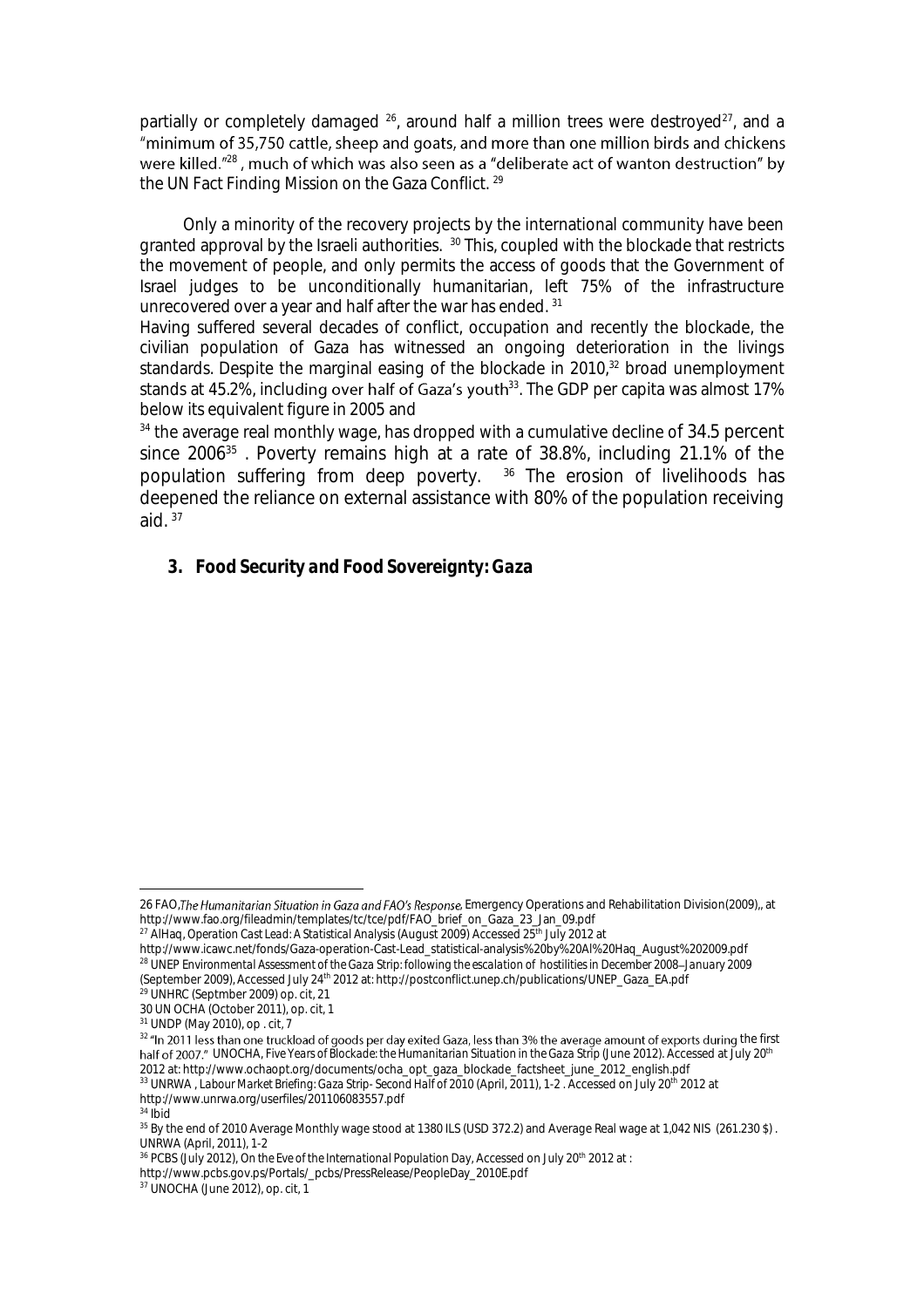

Food insecurity is an entitlement failure.<sup>39</sup> Entitlements are  $\mathsf{a}$ "bundle" οf interconnected determinates, predominately political and economic rights, that define a community's ability to access food.<sup>40</sup> Persistent levels of hunger, high rates of food aid, damaged agricultural economies and, frequently<br>asymmetric trade imbalances with asymmetric trade wealthier powers characterize areas of chronic food insecurity. Food insecurity can be created in an area and used as a tool of control against populations. In this section we examine how the determinants of food security are used as a weapon. We apply the determinants to the food and farming systems in Gaza as a case study.

Food insecurity levels in Gaza have decreased since their historic highs after

the massive Israeli attack in 2009. However, the WFP and FAO have found that most households defined as food insecure, around 50%, in Gaza suffer from chronic food insecurity. <sup>41</sup> This is a sign of a long-term food crises and a depletion of coping mechanisms and resilience.<sup>42</sup>

The primary reason for chronic food insecurity in Gaza is the protracted Israeli occupation of Palestinian land, resources and economy. Some academics have observed that Gaza is a "laboratory" for the Israeli military, in which they test strategies of control like siege and access restricted zones. <sup>43</sup> In 2006 Dov Weisglass, an advisor to former Israeli prime minister Ehud Olmert (2006) stated "The idea is to put the Palestinians on a diet, but not to make them die of hunger".<sup>44</sup> He was describing the Israeli imposed siege on Gaza. Such an artless admission of the use of food as means to control a population is rare. However, it is a useful remark in understanding how and why people in Gaza are living with high rates of food insecurity.

#### *a. Defining Food Security*

*Food security exists when all people with full agency and freedom from fear of not having enough to eat, have, at all times, physical and economic access to healthy farming systems and means of land reform. All people are entitled to sufficient, safe, and nutritious food made possible through the support of agrarian livelihoods. All people are able to meet their dietary* 

 $\overline{a}$ <sup>38</sup> From Palestinian Academic Society for the Study of International Affairs (PASSIA). "The Gaza Strip, Year 2007". http://www.passia.org/. With author adaptations based on data from Physicians for Human Rights Israel, *Humanitarian*  Minimum: Israel's Role in Creating Food and Water Insecurity in the Gaza Strip (December 2010), 63.

<sup>&</sup>lt;sup>39</sup> Raj Patel and Philip McMichael, "A Political Economy of the Food Riot" Monthly Review 32 (2009), 13

<sup>40</sup> Amartya Sen, *Poverty and Famines: An Essay on Entitlements and Deprivation* (Oxford: Clarendon Press, 1981).

<sup>&</sup>lt;sup>41</sup> FAO and WFP, 2010 Socio-Economic and Food Security Survey: West Bank and Gaza Strip (2011), 8.

<sup>42</sup> Ibid

<sup>&</sup>lt;sup>43</sup> Darryl Li, "The Gaza Strip as Laboratory: Notes in the Wake of Disengagement" Journal of Palestine Studies XXXV (2), (2006)

<sup>46.&</sup>lt;br><sup>44</sup> Conal Urquhart, "Gaza on brink of implosion as aid cut-off starts to bite" *The Guardian* (15 April 2006). Accessed 3 September 2011 at http://www.guardian.co.uk/world/2006/apr/16/israel.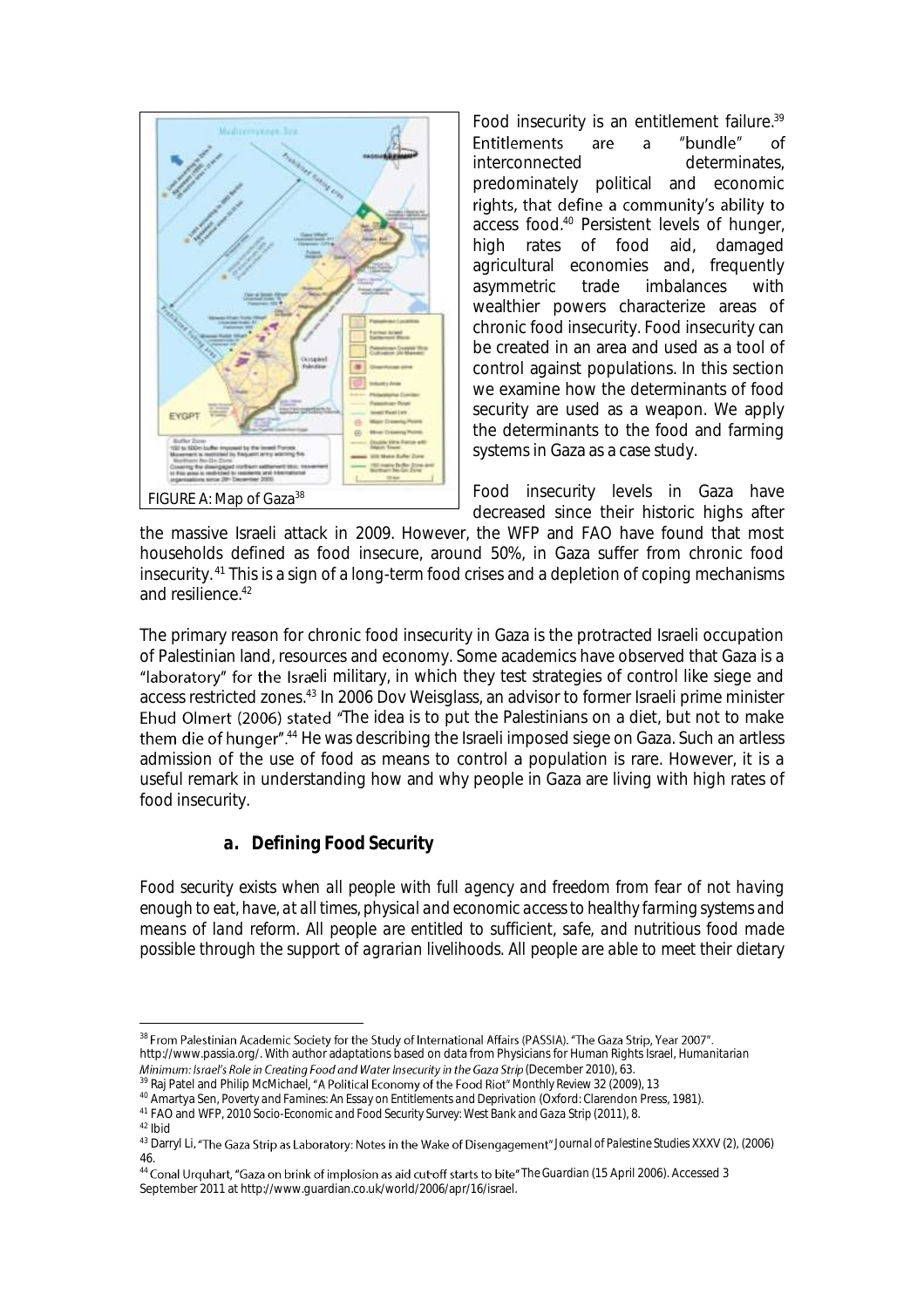#### *needs and preferences for an active and healthy food culture. All people should be able to meet*  these determinants through mechanisms of democratic deliberation.<sup>745</sup>

This recast definition of food security is based on the components found to be missing from the conventional definition: access to resource entitlements, agrarian livelihoods, community agency, and a local food culture. For this section we highlight access to entitlements, agrarian livelihoods and community agency. This approach links people to the food they consume, accounts for the political framework in which food security actions are deployed, and changes the notion of food from a "commodity" to an "entitlement."

Food security in this definition is based on food sovereignty. Food sovereignty is a "precondition"<sup>46</sup> of food security and is essentially the right to make decisions about development based on the needs of people and the specific context of their farming systems. We draw on the work of Simon Maxwell who added "freedom from the fear that there will not be enough to eat<sup>"47</sup> to the discourse on food security. Furthermore the theories of the global food regime<sup>48</sup> and deapeasantization<sup>49</sup> informed the segments of the definition pertaining to community agency and agrarian livelihoods.

#### *b. Access to Resources*

Access determines the ability of a community to access entitlements like political and economic rights as well as ecological entitlements like land and water.

The struggle for equitable access to entitlements is a struggle against exclusion for full rights of citizenship.

In Gaza, water entitlements have either been usurped by the Israeli occupation or destroyed in land and air attacks. Israeli use of water for agriculture and domestic consumption far outnumbers total Palestinian usage.<sup>50</sup> Ninety percent of the coastal aquifer under Gaza is polluted with sewage leaking from networks and buildings bombed by Israeli airstrikes.<sup>51</sup> To compound the situation, Israeli occupation officials have blocked the necessary equipment to repair the irrigation, plumbing and sewage networks that they destroyed in 2009. Aid flows for water infrastructure have also dried up. In 1994, 5 million dollars was disbursed for water projects, and in 2006 the figure was 1.9 million.<sup>52</sup> Access to water in Gaza is now based on income, not on entitlement, as households that are able to

<sup>&</sup>lt;sup>45</sup> Rami Zurayk and Anne Gough. Control Food Control People: The Struggle for Food Security in Gaza" Institute for Palestine Studies, in press.

<sup>46</sup> Via Campesina. November 11-17, 1996. *Food Sovereignty: A Future without Hunger*

<sup>47</sup> Simon Maxwell, "National food security planning: first thoughts from Sudan", paper presented to

workshop on food security in the Sudan (University of Sussex, Brighton: IDS, 1988).

<sup>48 &</sup>quot;The 'food regime' concept historicized the global food system: problematising linear representations of agricultural modernisation, underlining the pivotal role of food in global political-economy, and conceptualizing key historical contradictions in particular food regimes that produce crisis, transformation and transition. In this sense, food regime<br>analysis brings a structured perspective to the understanding of agriculture and food's role in capit time and space. In specifying patterns of circulation of food in the world economy it underlines the agrofood dimension of geo-politics. In Philip McMichael, "A food regime genealogy" *Journal of Peasant Studies*, (2009) 36:1,139 — 169

 $\rm ^{49}$  Depeasantization denotes a process that accounts for the further marginalization of agrarians. The concept was developed in order to describe the mass exodus of small farmers from agricultural lands to cities in the 1980s as a direct result of structural adjustment programs (SAPs) imposed on poor countries by the Washington Consensus. Deborah Bryceson

<sup>&</sup>quot;Disappearing Peasantries? Rural Labor Redundancy in the Neo-Liberal Era and Beyond," in Bryceson, Cristobal Kay, and Jos Mooij, eds., *Disappearing Peasantries? Rural Labor in Africa, Asia, and Latin America* (London: Intermediate Technology Publications, 2000), 304-05.

<sup>50</sup> Mark Zeitoun et al, "Asymmetric Abstraction and Allocation: The Israeli-Palestinian Water Pumping Record" (2009) Ground *Water* 47 (1), 155

<sup>51</sup> Amnesty International, *Thirsting for Justice* (October 2009), 11

<sup>52</sup> Sahar Taghdisi-Rad, *The Political Economy of Aid in Palestine: Relief from Conflict or Development Delayed?* (London: Routledge, 2011).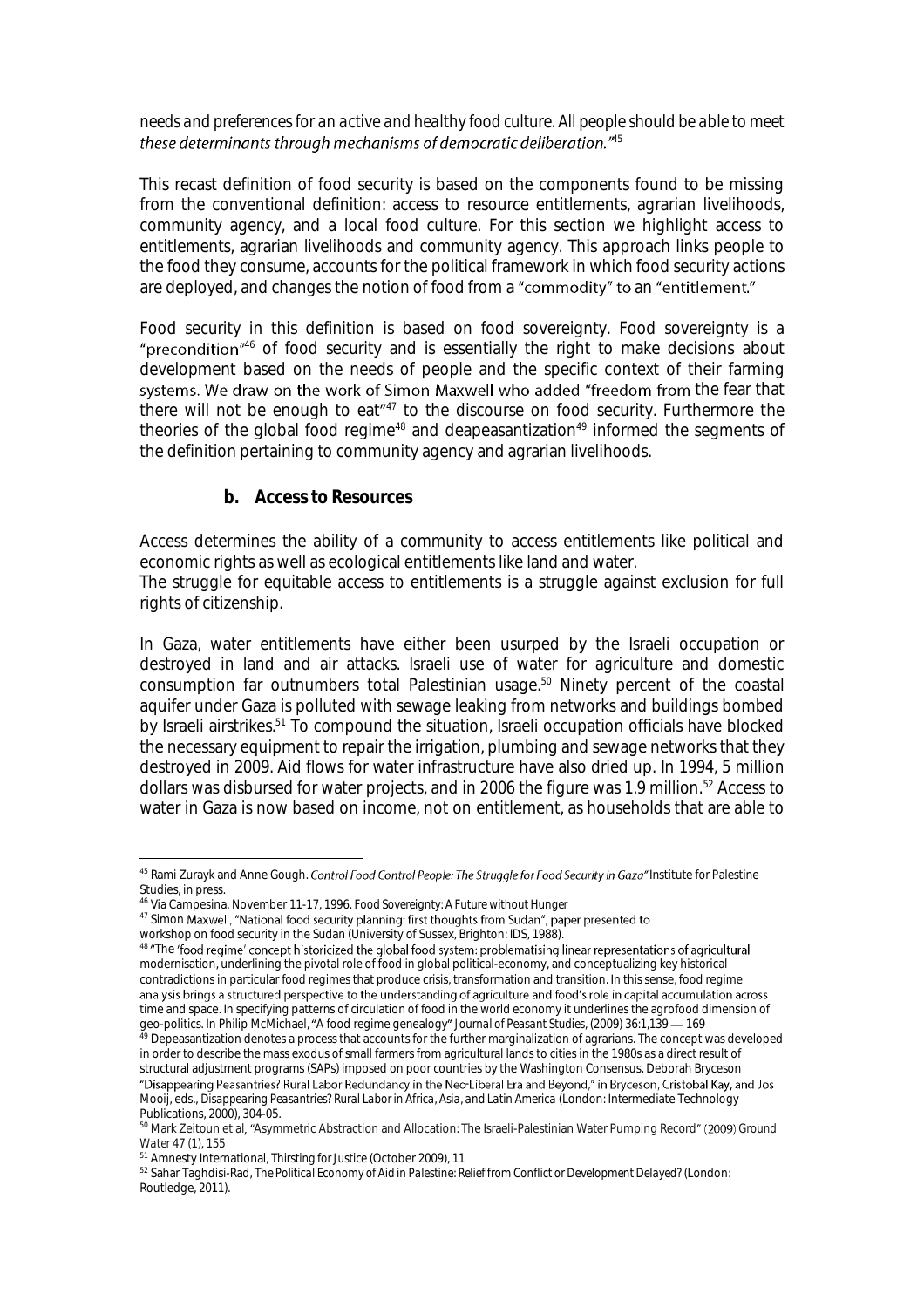afford so purchase potable water from private filtration companies.<sup>53</sup> Those households that cannot afford such purchases consume less water, some surviving on as little as 20 liters/day/person, <sup>54</sup> while water consumption for the average Israeli is about 300 liters/day/person.<sup>55</sup>

#### *c. Agrarian Livelihoods*

Smallholder farmers and are disproportionally more likely to be afflicted by poverty and food insecurity. 75% of the world's poorest people live in rural areas and depend at least partially on agriculture for their livelihoods. <sup>56</sup> As a result of the global emphasis on commodity agriculture and unequal access to entitlements, half of the world's hungry are smallholder farmers and 22% are landless families. Supporting agrarian livelihoods is therefore crucial to economic, human, and environmental security.

Gaza is an extreme example of marginalized agrarian livelihoods. The occupation of land has drastically curtailed the ability of Gaza farmers to make a living. While the Israeli settlements were in place they occupied 20% of the land, with bypass roads and other areas closed to Palestinians accounting for a further 15%<sup>57</sup>. After the removal of settlements in 2005, the Israelis expanded access restricted zones by scraping away the topsoil around Gaza's land border,<sup>58</sup> these zones now occupy 29% of Gaza's arable land.<sup>59</sup>

Around 112,000 olive trees are estimated to have been uprooted and destroyed by the Israeli military in Gaza between  $2000-2008.^{60}$  Many of Gaza's citrus orchards were destroyed around the same time.<sup>61</sup> Olives and citrus are valuable sources of revenue generation for Palestinian farmers. They provide a number of uses for households, from soup and oil to preserves. They are also an integral part of Palestinian food culture.

46. <sup>59</sup> ANERA (2011), *op cit.* 

http://ipsnews.net/news.asp?idnews=106384

 $\overline{a}$ <sup>53</sup> Amnesty International (2009), *op.cit*

<sup>54</sup> ANERA, *Agriculture in the West Bank and Gaza* (February 2011), 3.

<sup>55</sup> Ibid

<sup>56</sup> Michael Windfuhr and Jennie Jonsen. *Food Sovereignty: Towards democracy in localized food systems*. (ITDG Publishing, 2005), 3.

<sup>&</sup>lt;sup>57</sup> Linda Butler (Compiler), "Gaza Fact Sheet" Journal of Palestine Studies 38 (2009), 96.

<sup>58</sup> Darryl Li, "The Gaza Strip as Laboratory: Notes in the Wake of Disengagement" Journal of Palestine Studies XXXV (2), (2006)

<sup>&</sup>lt;sup>60</sup> Eva Bartlett. 8 January 2012. "The Olive Branch Fights Back" Inter Press Service (IPS).

<sup>&</sup>lt;sup>61</sup> Saud Abu Ramadan, "Gaza's national income shrinks as citruses are gone" Xinhuanet.

http://news.xinhuanet.com/english2010/world/2010-10/28/c\_13578742.htm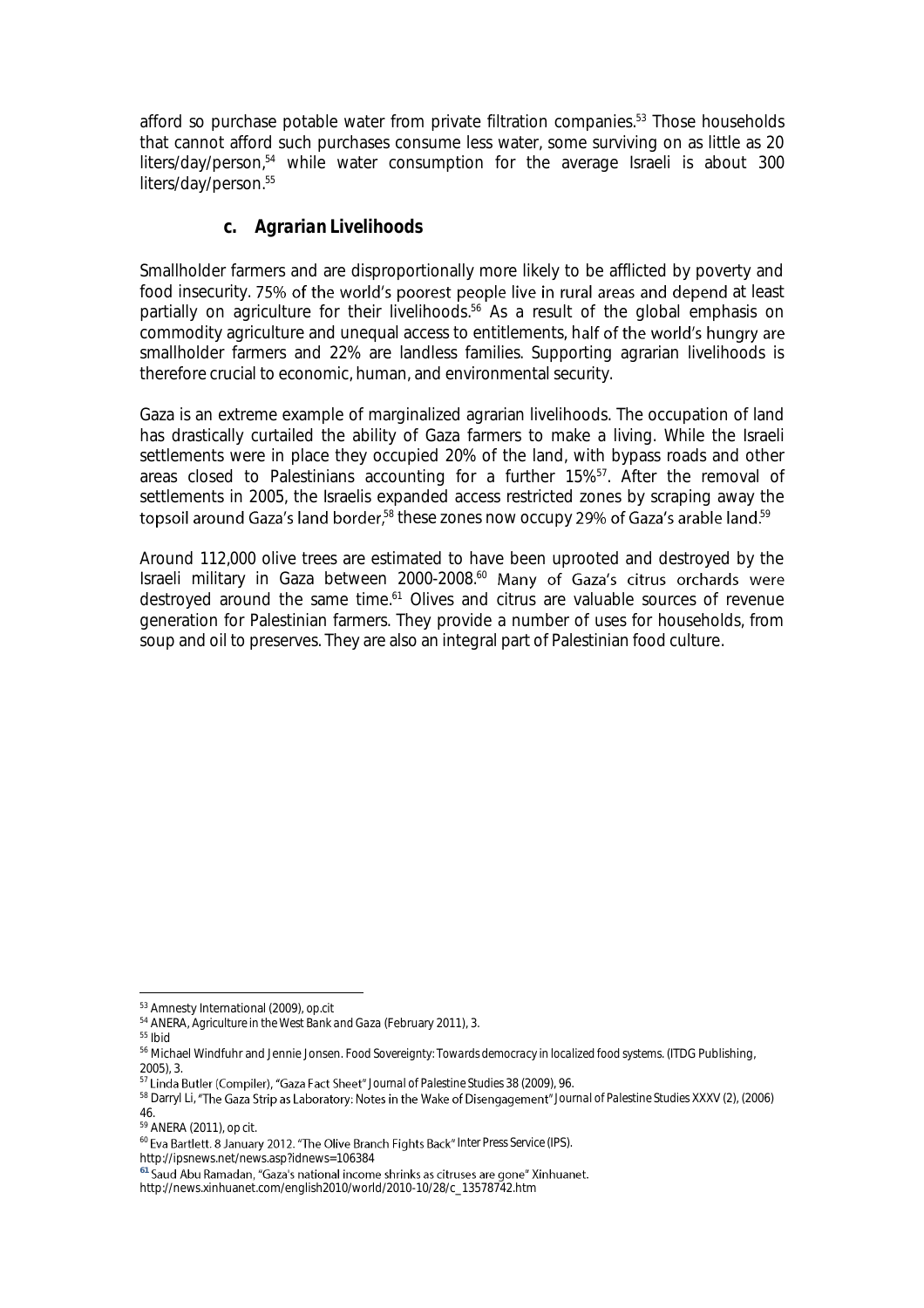

Agriculture used to function as an economic safety net for employment in Gaza. This is no longer the case as access restricted zones in combination with regular Israeli incursions have led to an increase in malnutrition, <sup>63</sup> food insecurity<sup>64</sup> and 70% of farmers in Gaza living below the poverty line<sup>65</sup>. Farmers and fisherfolk are also the frequent targets of Israeli violence. In the last nine years the Israeli army has killed between 10-15 farmers every year in the access restricted zones.<sup>66</sup> For the past several years Gaza fisherfolk have been restricted to 3 nautical miles.<sup>67</sup> When they cross this limitation, and frequently before, fisherfolk are routinely pounded by water cannons and even live fire. Including families

and merchants, the fishing industry once supported 60,000 people, now 90% of the 4,000 fisherfolk in Gaza are unemployed.<sup>68</sup>

#### *d. Community Agency*

Community agency prioritizes the right of people that are commonly excluded from decision making to determine their food and farming systems. This is related to the struggle against moneyed interests with political power for the recognition of the right to have rights. 69

The erosion of Palestinian agency is evident in aid dependency,  $70$  the emphasis commodity agricultural production and the international shift in funding infrastructure to funding projects that prioritize integrating Palestinian business with the Israeli economy.<sup>71</sup> The current Palestinian Reform and Development Plan is supported by the Quartet and the World Bank and mimics structural adjustment

 $\overline{a}$ <sup>62</sup> Map. Google. 2012. *Google Earth* Vers. 6.1.0.5001. Image Date: 4 September 2011.

<sup>63</sup> After the access-restricted areas were delineated in North Gaza, rates of anemia increased and stunting levels in the population reached 29%. Email interview with Najwa Rizkallah, Nutrition Specialist UNICEF oPT (September, 2011) In Rami Zurayk and Anne Gough (in press), *op. cit.* 

<sup>64</sup> FAO / WFP (2011), *op. cit.,* 12.

<sup>65</sup> ANERA (2011), *op. cit.* According to ANERA, the poverty rate in the access-restricted zones is much higher than in other sections of Gaza, which they list as 42%. The WHO claims that Gaza's actual poverty rate, without aid, is closer to 80%. WHO (May 2009), 29.

<sup>66</sup> United Nations, *Report of the UN Fact Finding Mission on the Gaza Conflict* (September 2009), p. 275.

<sup>&</sup>lt;sup>67</sup> Harriet Sherwood, "Gaza fishermen swamped by Israeli gunboats and water cannon" Guardian (24 July 2011). Accessed 1 August 2011 at http://www.guardian.co.uk/world/2011/jul/24/gaza-fishermen-gunboats-israel-navy

<sup>&</sup>lt;sup>68</sup> Eva Bartlett, "Gaza's fishing industry under fire" *Electronic Intifada* (13 June 2011). Accessed 1 August 2011 at http://www.guardian.co.uk/world/2011/jul/24/gaza-fishermen-gunboats-israel-navy

<sup>69</sup> Patel paraphrases Hannah Arendt. Raj Patel, "What does Food Sovereignty Look Like?" Journal of Peasant Studies 36 (July 2009).

<sup>&</sup>lt;sup>70</sup> Red Cross deputy chief: More than half of Gaza youth rely on foreign aid" Haaretz (23 May 2011). Accessed 30 May 2011 at http://www.haaretz.com/news/diplomacy-defense/red-cross-deputy-chief-more-than-half-of-gaza-youth-rely-on-foreignaid-1.363575.

<sup>71</sup> Sahar Taghdisi-Rad (2011), *op. cit*. Email interview with Dr. Ahmed Abu Shaban, Assistant Professor, Faculty of Agriculture, Al Azhar University (October - December 2011) in Zurak and Gough (in press), op. cit.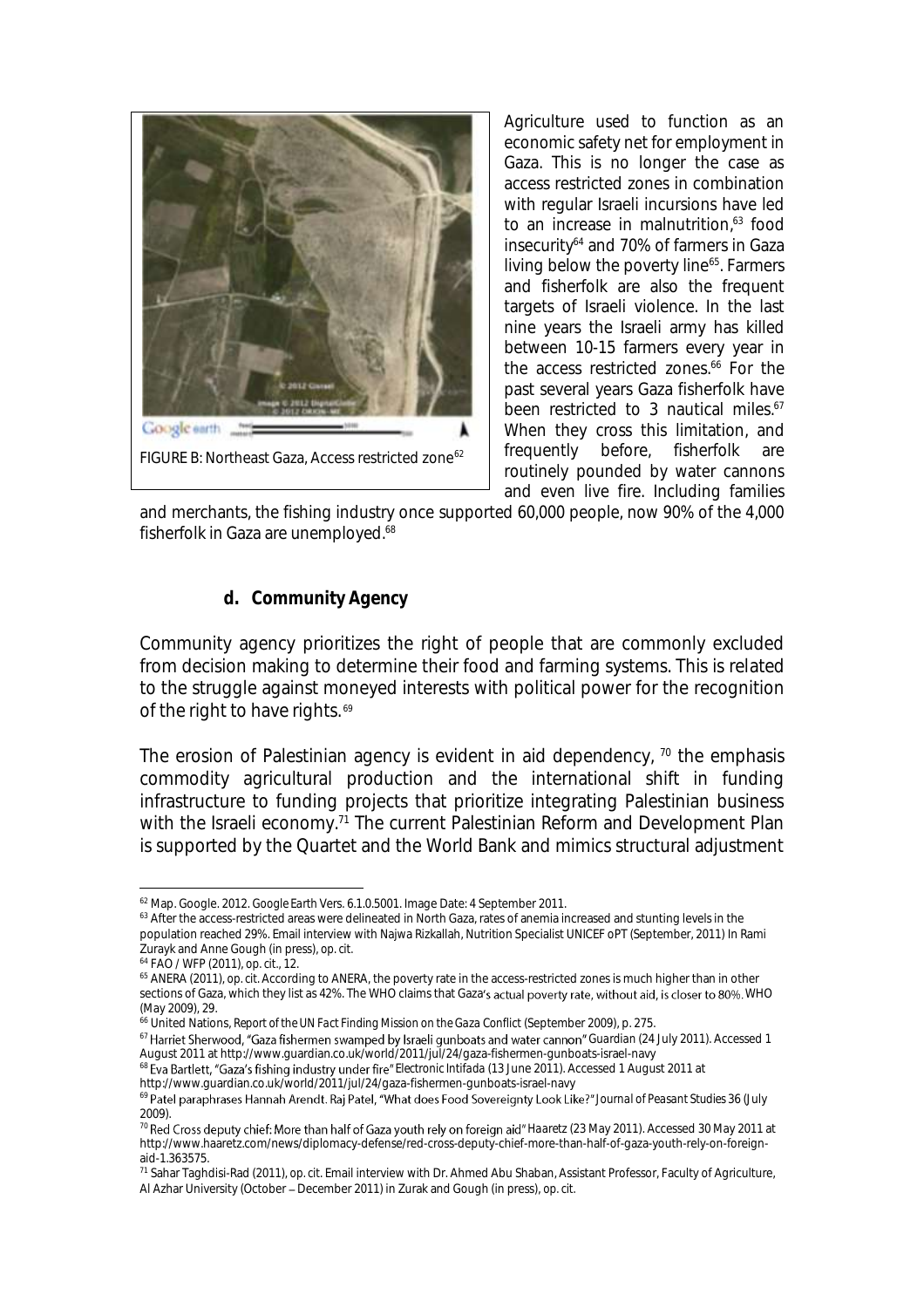policies by devaluing agricultural investment.<sup>72</sup> This puts an unsupported Palestinian agriculture sector in competition with a heavily subsidized Israeli sector.<sup>73</sup> The de-development<sup>74</sup> of agriculture in Palestine has also lead to a trade imbalance with Israeli exporters, now constituting 81% of the total trade value, up from 62.6% in 1999.<sup>75</sup>

The Israeli agricultural economy has also benefitted from the adoption of export production in Palestine. In Gaza, the primary exports are perishables like cutflowers and strawberries. At the height of the export project, Gaza could annually export 55 million carnation flowers, though only with Israeli permission and only through Israeli exporting companies. <sup>76</sup> Due to closures and the siege the flowers are now more commonly found rotting<sup> $77$ </sup> at the borders, in storage or in greenhouses. Between April 2009 and April 2010 COGAT<sup>78</sup> (Israeli occupation administration agency) allowed only 118 trucks of export crops to exit the enclave,<sup>79</sup> although the 2005 agreement signed between the Palestinian Authority and COGAT stipulates a flow of 400 export trucks from Gaza each day<sup>80</sup>. Commodity production in Gaza has made farmers more dependent on the Israeli occupation infrastructure.

Aid agencies have sometimes played in a role in supporting the status quo of the occupation by supporting export agriculture projects but not calling for an end to the siege policies and unequal trade relationship. <sup>81</sup> The avoidance of the occupation as the driving force behind food insecurity and the control over Palestinian livelihoods and resources reinforces the use of food as a tool of control. Certain agencies have also maneuvered themselves into a position that exempts them from any regulation. This means that they, or any company they have contracts with, do not have to submit any documentation or reporting to Palestinian Authority officials. <sup>82</sup> Such a relationship severely restricts the ability of Palestinians to make decisions about the actions of aid agencies in their communities.

In order to fully recover, people in Gaza do not require further food aid assistance, but rather an end to Israeli occupation. In a conflict about land it makes little economic or strategic sense for Palestinians to abandon their agricultural sector for local production.

<sup>72</sup> Ibid, 190.

<sup>73</sup> Ibid, 42.

 $74$  De-development is "The deliberate, strategic and progressive dismemberment of an indigenous economy by a dominant one, where economic - and by extension, societal - potential is not only distorted but denied. De-development therefore deprives an economy of the mechanisms to pursue rational structural transformation and prevents the emergence of any self-correcting measure". Sara Roy, Failing Peace: Gaza and the Palestinian - Israeli Conflict. (Ann Arbor: Pluto Press, 2007), 285. <sup>75</sup> WFP. *The Impact of Closure and High Food Prices on Performance of Imported Staple Foods and Vegetable and Fruits Market in the oPt.* (December 2009), 22.

<sup>76</sup> ANERA (2011), *op. cit.*, 4.

<sup>77</sup> Al Mezan Centre for Human Rights *Cut-Flowers in Gaza: A Special Report on the Impacts of Israeli Rights Violations on Gaza's Cut-Flower Business*. (2007), 10.

<sup>78</sup> Coordinator of Government Activities in the Territories

<sup>79</sup> Physicians for Human Rights Israel, Humanitarian Minimum: Israel's Role in Creating Food and Water Insecurity in the Gaza *Strip* (December 2010), 50.

<sup>80</sup> Agreement on Movement and Access, signed on November 15, 2005, http://www.eubam-rafah.eu/portal/node/11; Office for the Coordination of Humanitarian Affairs, Humanitarian Monitor, June 2010. Quoted in Ibid.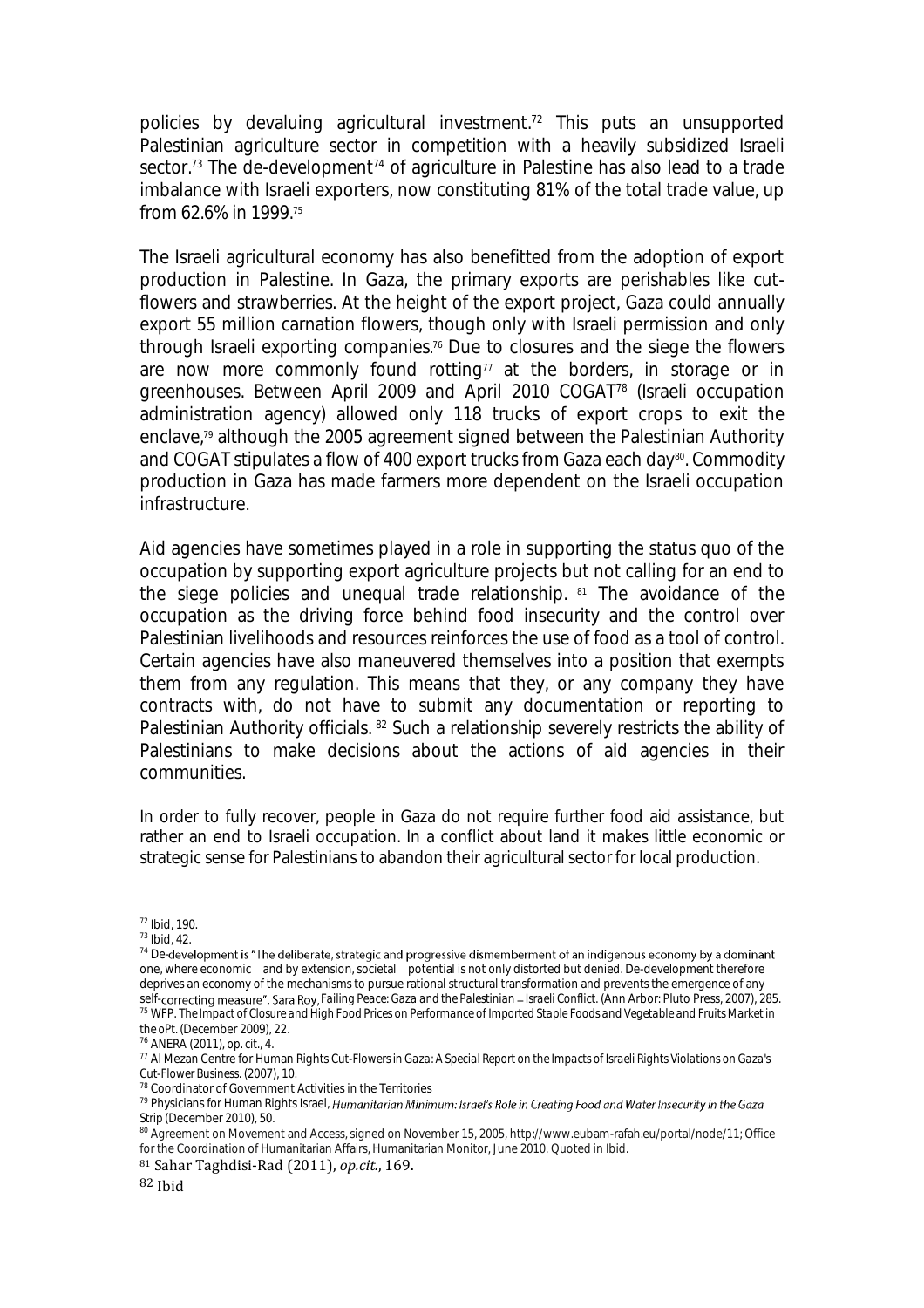## *4. Innovation Under Siege: Gaza*

It is commonly debated on how and if it is relevant to apply the term and concept of resilience to situations of protracted food and farming crises and conflict.<sup>83</sup> Coping mechanisms are understood as the way people deal with severe food insecurity while resilience implies a longer term perspective and actions that could have a positive consequence in the ability of populations to survive food crises. It is clear that resilience is not a substitute for sovereignty. The goal of the occupation and siege on Gaza, just as occupation and siege are used in other contexts, is to erode Palestinian decision-making and agency over their lives and resources. While chronic food insecurity is rising in Gaza, there are examples of innovative solutions created by people in Gaza in order to retain some economic and political agency over their food and farming systems.

It is our position that these examples represent innovative initiatives on the part of the people in Gaza. They do not qualify the occupation or make the siege on Gaza less severe. What they do offer is a chance to learn from community-based innovations. Instead of creating interventions based on external models, agencies and academics should be learning from context specific initiatives.

## **a.** *From Besieged Farmers to Besieged Families*

Direct aid from farmer to family is a kind of food aid that has recently received more attention. Instead of distributing imported food aid packages, the Palestinian Agricultural Relief Committees (PARC) has been purchasing food from farmers and cooperatives at reasonable prices and distributing food baskets to the most food insecure families in Gaza.

In its eighth year, the idea for the project originated from a group of farmers in southern Gaza, near Rafah. PARC was working with the World Food Programme on a traditional food aid project in the area. The WFP project was a work for food program that distributed imported food parcels composed of products made from generic wheat, corn and sugar to poor families. Farmers from the area came to PARC and suggested they purchase fresh food and goods from them instead of the imported food.

PARC has expanded the direct aid project with funding from the Arab Group for the Protection of Nature (APN), Christian Aid and the Arab Organization for Agricultural Development (AOAD). While assisting farmers and families, the project also offers jobs to farmers from the access restricted zones, many of whom are unable to support themselves by farming as much of their land is inaccessible or has been destroyed by the Israelis. PARC employs these farmers as part of the organizing, packaging and distribution of the food into baskets. Similar to a community supported agriculture (CSA) system, each food basket holds enough goods for about 20 days.

Available food varies with the season, but baskets often contain olives, citrus, guava, peppers, cucumber, tomatoes, and potatoes. Fresh fruits and vegetables are crucial sources of micronutrients that are often not included in traditional food aid parcels.<sup>84</sup> There are between two to three growing cycles for vegetables in Gaza per year, which could provide ample fresh food for direct aid programs. Some baskets also include chicken and eggs. PARC also purchases products from agricultural cooperatives; many of them run

 <sup>83</sup> High Level Expert Forum Technical Meeting. 28-29 June 2012. Slide Synthesis.

<sup>84</sup> World Health Organization (WHO). May 2009. *Report of the Specialized Health Mission to the Gaza Strip*.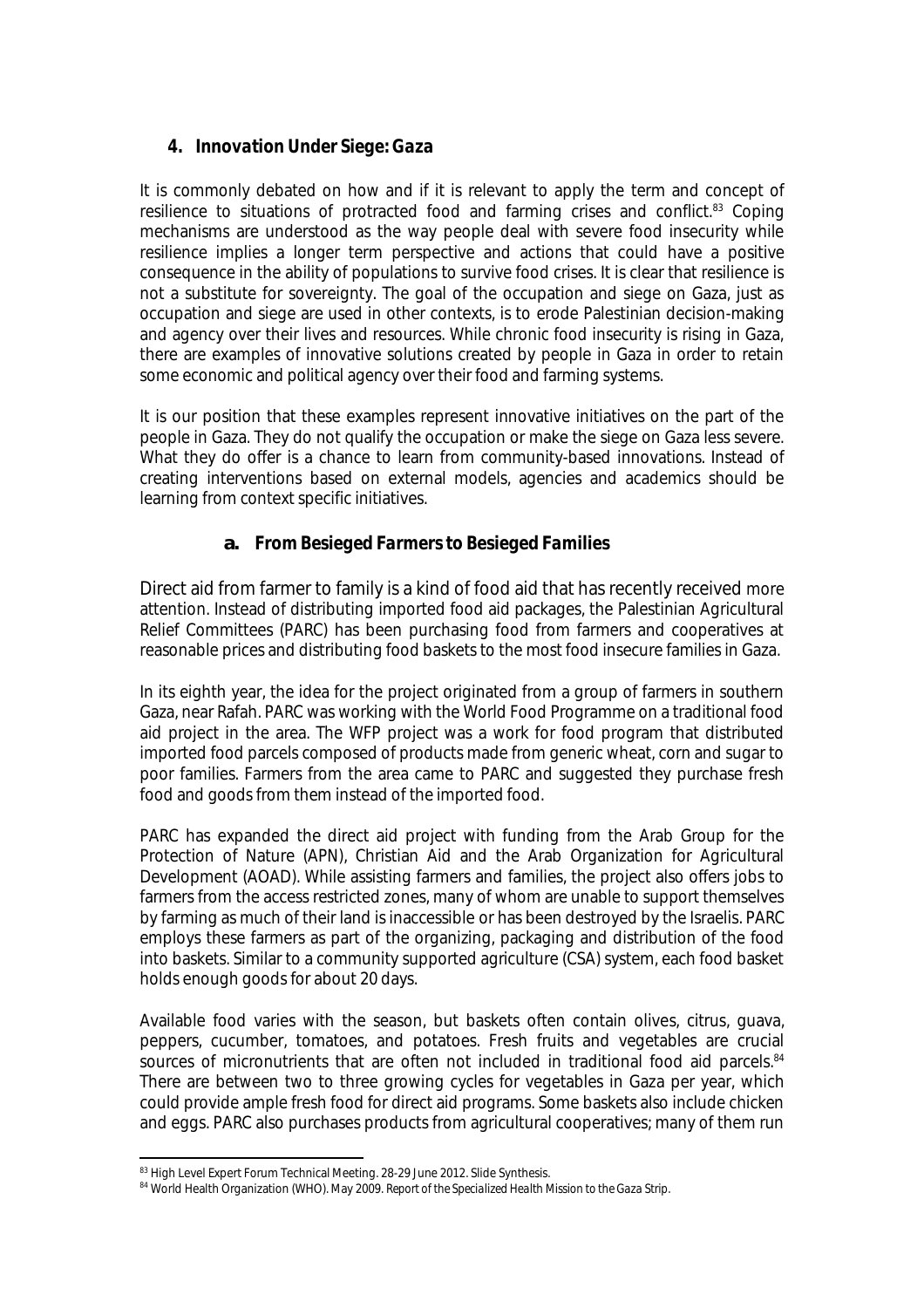by women. These are often products that require some processing like zataar, honey and dried herbs like chamomile, mint and cilantro.

From Besieged Farmers to Besieged Families is a combination of relief effort and development. The project assists families, but also helps the local farming economy. Creating and accessing local markets offers farmers a more sustainable option than struggling to export goods through restrictive Israeli occupation policies. It is our position, and the position of many CSOs in Gaza that in order for projects to be successful, they must combine relief efforts with a strengthening of the local farming system. If funders are only interested in funding relief efforts they can do more damage than good by ignoring existing projects.

PARC's project has reached 50,000 families across its eight-year history. Currently there are 2,000 families in the program and around 500 farmers and producers. From Besieged Farmers to Besieged Families is an innovative program that could be expanded in Gaza, as well as in other places of protracted crises. PARC is working with CARE International to make a model of the program. There are similarities between PARC's program and programs in the U.S. in which food banks are operating farms or distributing food directly from small farms.<sup>85</sup> This is a sign that supporting programs like From Besieged Farmers to Besieged Families in Gaza could offer lessons in food aid, combating hunger and supporting small farm economies around the world.

#### *b. Repairing Agricultural Roads*

Gaza's landscape is often identified with piles of rubble, the debris and ruins left from Israeli incursions over the past several years.<sup>86</sup> The December 2008- January 09 attack on<br>Gaza known as "Operation Cast Lead" especially destroyed countless homes, infrastructure and farms, leaving  $600,000$  tons of rubble.<sup>87</sup> To compound matters, the Israelis have banned the entrance of construction materials into Gaza.<sup>88</sup>

In order to repair the damage, use the rubble and subvert the Israeli restrictions on materials, small businesses, universities and organizations have worked together in Gaza. They have built rubble crushers using only the materials available. Small workshops used local engines from older machines. The engines were installed in devices often made in cooperation with the Engineering Faculties of universities in Gaza. The crushers are used for the reconstruction of roads as well as for building materials like the sand and small stones used in the process of creating concrete. Cement is imported through the tunnels between Egypt and Gaza and is combined with these small stones and used to rebuild Gaza.

PARC has partnered with workshops in Gaza in the rehabilitation of 100 kilometers of agricultural roads destroyed by the Israeli army. The rubble from Israeli destruction is then used to repair the damage they inflicted on agricultural economy. PARC and others have focused on repairing agricultural roads near the access-restricted areas. There are still many damaged areas in Gaza that need repair, the United Nations Institute for Training

86 See "Gaza Living in the Rubble". 9 February 2009. The Guardian.

87 UN News Centre. "UN Demands Return of Siezed Gaza Aid".

 $\overline{a}$ <sup>85</sup> See for examples: Bellingham Food Bank Farm http://www.bellinghamfoodbank.org/our\_programs/food\_bank\_farm. And a farm leasing land from a food bank, http://www.foodbankwma.org/what-we-do/food-bank-farm/

http://www.guardian.co.uk/world/video/2009/feb/10/gaza-israel-election

http://www.un.org/apps/news/story.asp?NewsID=29769&Cr=Gaza&Cr1

<sup>88</sup> The ban on construction materials is still in place today. Gaza Live Blog. 8 June 2012. *The Guardian*. http://www.guardian.co.uk/world/blog/2012/jun/08/gaza-live-blog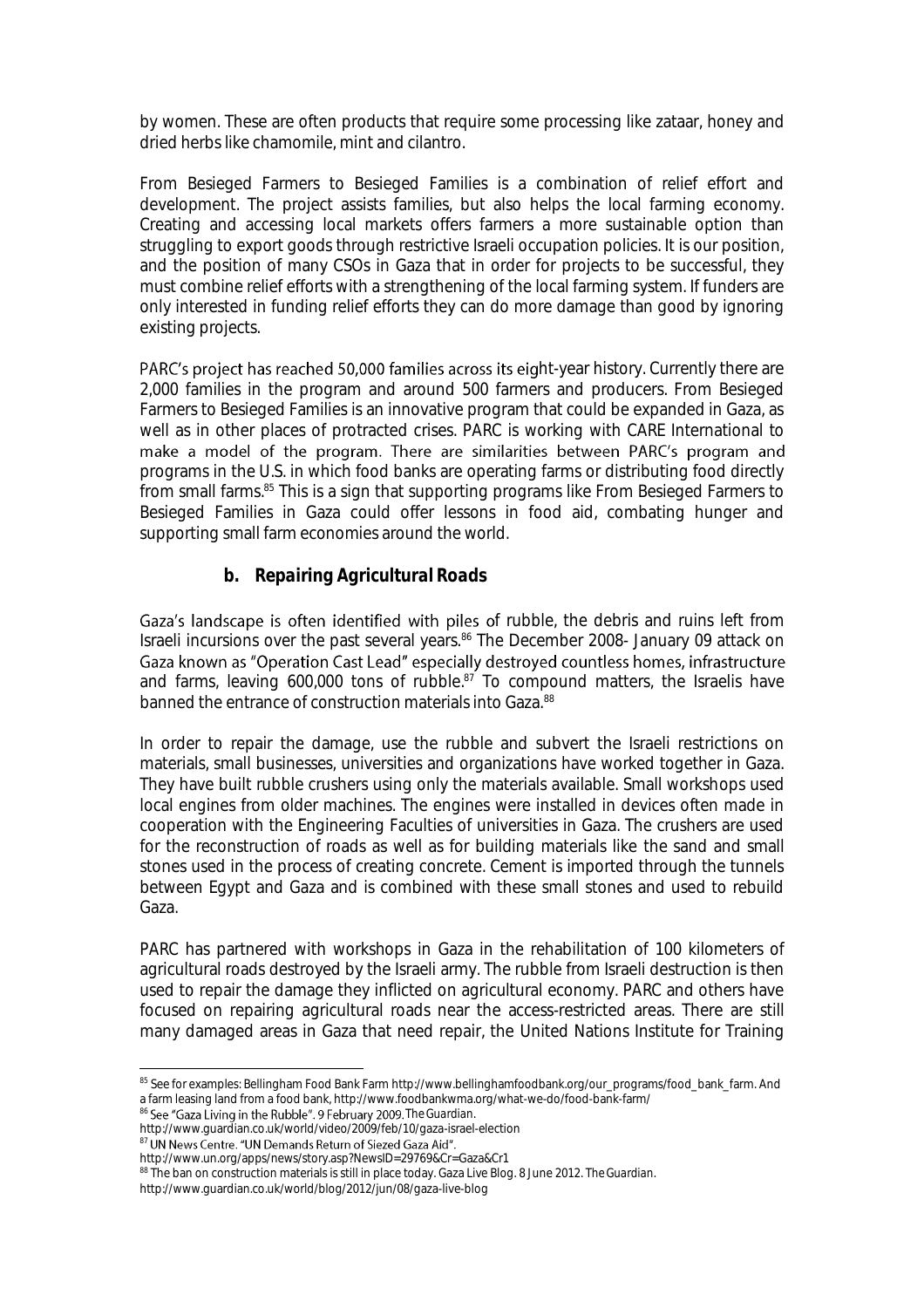and Research (UNITAR) Operational Satellite Applications Programme (UNOSAT) estimates that 167KM of paved road, 187 greenhouses and 2,100 hectares of cultivated land were destroyed or severely damaged by the Israeli army in the 2008-09 attack.<sup>89</sup>

Repairing infrastructure like these roads, assists farmers in accessing their land and in connecting farmers to markets in Gaza's urban areas. This multi-disciplinary approach to problem solving involved local NGOs, universities and the private sector and is an example of an innovation completely invented by local communities. Such efforts to create opportunity for farmers and business in the aftermath of violence and under a debilitating siege could be further supported by the institutional framework of international aid agencies.

With more support and international pressure, the livelihoods of people in Gaza that depend on collecting rubble could also be addressed. Rubble collection in Gaza is a dangerous occupation and Israeli snipers have shot many people, including children, as they collect rubble near the access restricted zones.<sup>90</sup> Israeli snipers will also shoot the animals like horses and donkeys used by Palestinians to pull carts carrying the collected rubble.

#### **c.** *Home Gardens and Urban Agriculture*

Small-scale urban agriculture and home gardens have played an important in the history of Palestinian urban development and resistance to occupation. During the first intifada, localized agriculture and gardens were one of the ways Palestinian towns survived long Israeli imposed curfews, movement restrictions and the absence of imported food. Any available unbuilt space was used for planting and residents of towns and refugee camps shared the produce among nearby families. Basic foods like vegetables, milk, poultry and eggs were shared in this way.<sup>91</sup>

Families in Gaza, especially in densely built refugee camps that may lack garden space, also frequently utilize rooftop gardens. Chickens, pigeons and rabbits are all raised on rooftop gardens. Urban and rural agriculture practices on this small-scale function as sustainable systems. The rabbits and chickens are primarily feed from the kitchen and garden waste.

It is estimated that 30% of homes in Gaza have kitchen or rooftop gardens. Vegetables, poultry and eggs are complimented in some gardens by trees like lemon and olive, grape vines and medicinal herbs. If formalized and supported, kitchen and rooftop gardens could be expanded to include date palms, guava trees, seed saving practices and even small ponds for raising fish.<sup>92</sup>

The efforts to support home and rooftop gardens in Gaza have coalesced around the Gaza Committee for Urban Agriculture that aims to support gardens by offering trainings on household composting and water conservation.<sup>93</sup> While urban agriculture plays an important role in helping Gazans deal with food insecurity, Gaza's increasing population and decreasing space limit its success. Access to water, land and start-up garden costs like

e<br>89

<sup>90</sup> Defence for Children International: Palestine Section, "Urgent Appeal: Shooting and shelling of children working near the border" (Updated: 14 December 2011), 3.

<sup>91</sup> Ahmed Sourani. 2012. "Urban agriculture in Gaza: an innovative community approach to enhance food security and resilience" Draft paper

 $92$  Ibid

 $93$  Ibid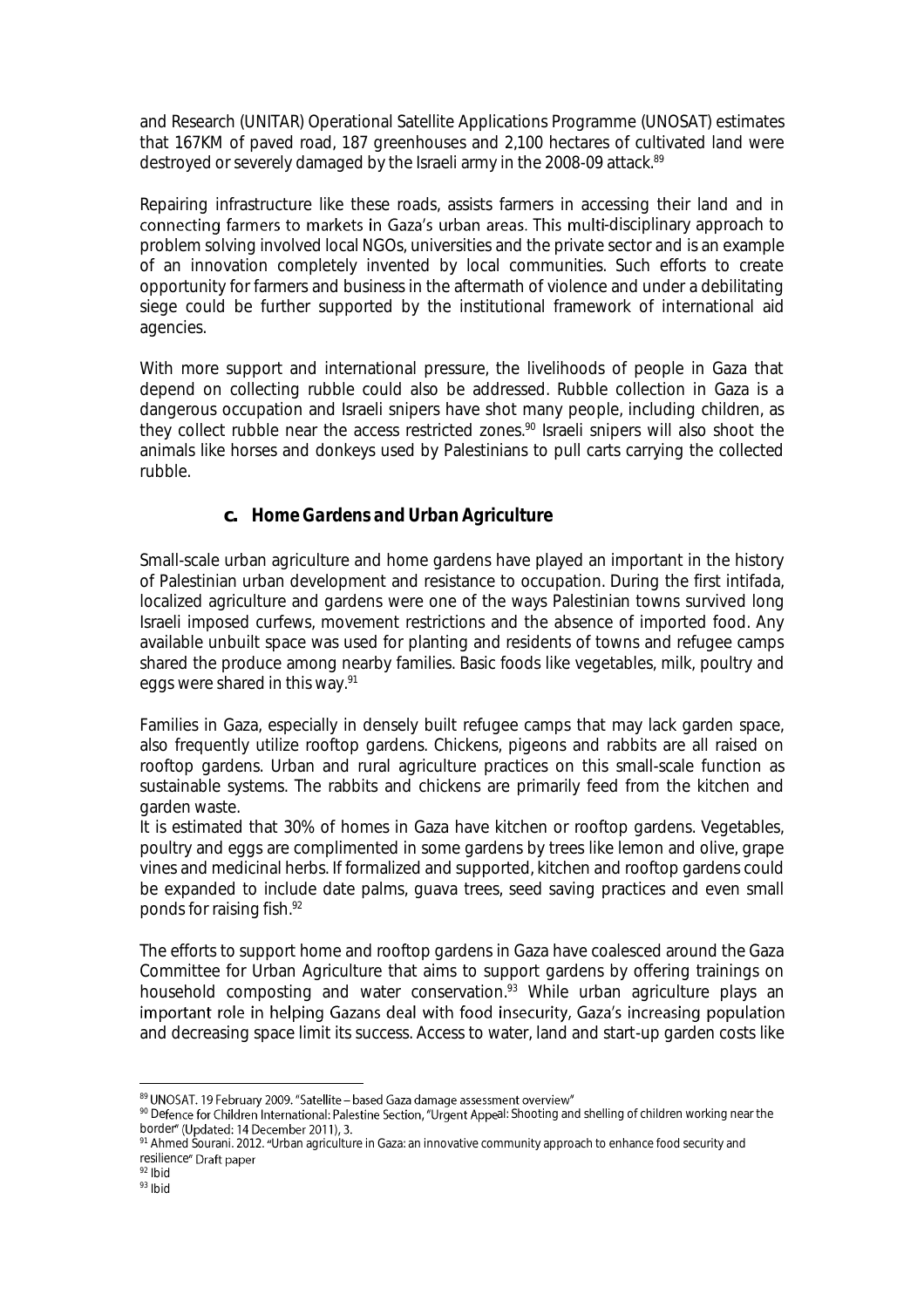seeds and tools are also factors in limiting the spread of urban agriculture throughout Gaza.

#### *5. Conclusion*

Since its formation on the majority of mandatory Palestine in 1948, the Israeli state has systematically used the determinants of food security as a weapon to control populations in the occupied territories. While our paper tackles the extreme case of Gaza, its lessons can be applicable in the West Bank, but also in many countries that suffer from asymmetrical political relationships.

Our paper proposes to expand the definition of food security, not merely to the "availability" or the "access to" food, but rather to include the political and economic conditions that allow access to its resources of production.

We draw on the work of Amartya Sen (1981) whose research in entitlements highlighted instances of hunger and chronic food insecurity in areas where plentiful food was available on local and international markets. By re-orienting the definition of food security to include a foundation in food sovereignty, we highlight possible policies to reverse the trend of increasing food insecurity*. 94*

The paper is in agreement with Zurayk and Gough (in press), that there are two interlinked forces confronting Gaza's food and farming systems. <sup>95</sup>The evident force is the Israeli occupation, with its the usurping and destruction of natural resource, and the enforcement of asymmetric food trade relationships. The second force is the funding infrastructure that commodified Gaza's agricultural production exacerbating food insecurity.

Hence it is vital that any framework developed on food security must incorporate clear terms on how all parties including governments, multilateral institutions, the donor community, and civil society should act in times of crises. Special analysis and guidance should be given to the work of development and aid agencies in avoiding terms and conditions that undermine the right of self-determination, and the capacity of local food production for the recipient country.

All parties have a lot to learn from local innovations developed by the community and proven to be helpful in difficult times. Some innovations reduce the risk of households from becoming insecure, such as Urban Agriculture, and others help households cope after a particular difficulty such as buying local produce for aid, and recycling rubble into agricultural infrastructure. However, as mentioned earlier in the paper, the long-term food crisis in Gaza indicates that coping mechanisms and resilience have reached their limit<sup>%</sup>. While these innovations are exciting, they cannot take the place of free access to land and fishing waters currently occupied and destroyed by the Israeli occupation. Nor can they replace the freedom to make decisions on what and how

 $\overline{a}$ <sup>94</sup> Sen, A. 1981. *Poverty and Famines: An Essay on Entitlements and Deprivation,* UK: Clarendon Press.

<sup>95</sup> Rami Zurayk and Anne Gough, *Control Food Control People: The Struggle for Food Security in Gaza*, Institute for Palestine Studies, in Press, 56

<sup>96</sup> FAO and WFP, *2011, op cit., 8*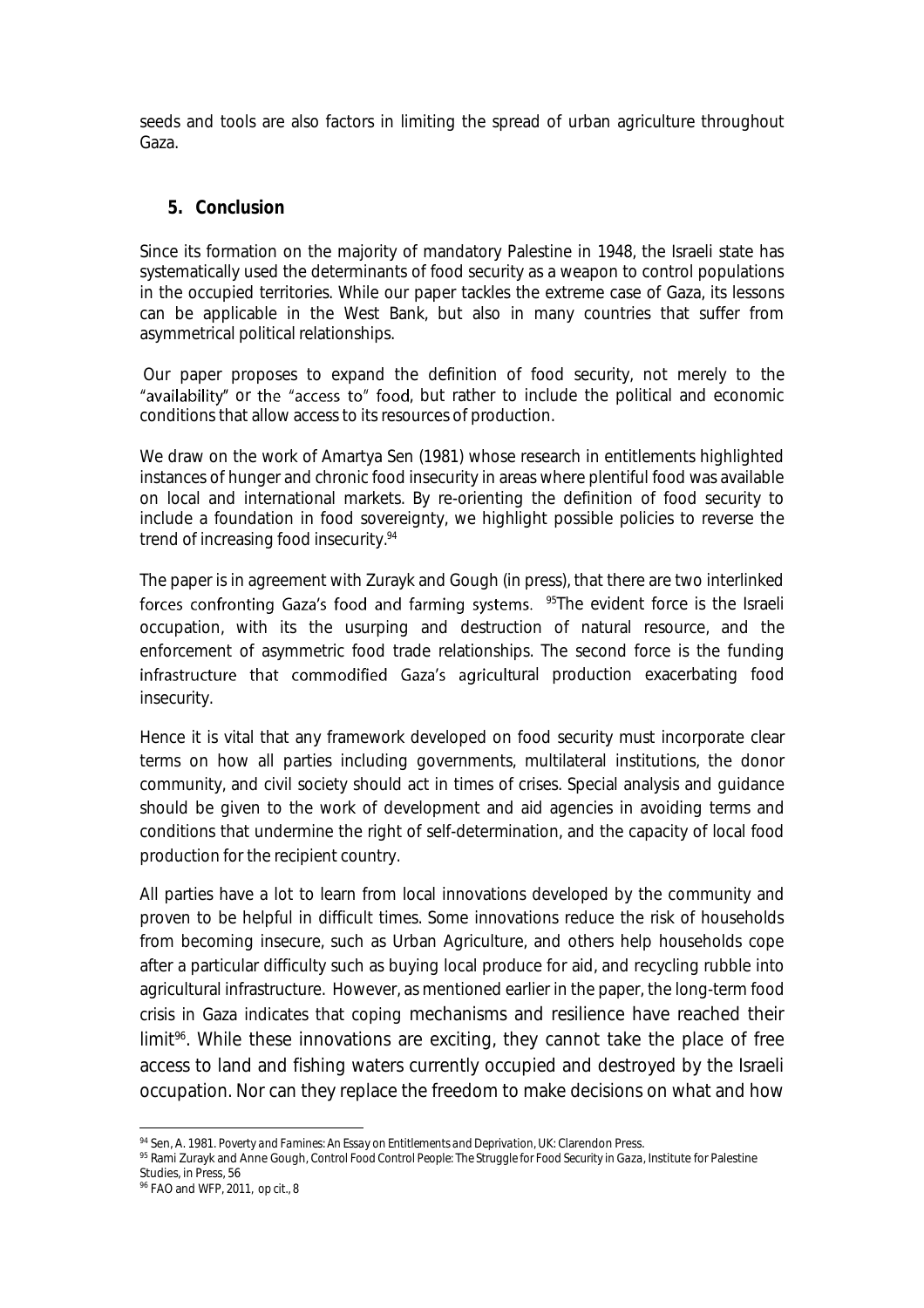to export or import agricultural products. People in Gaza will continue to make decisions about their food and farming systems with the limited resources at their disposal, even under siege and occupation. The question is, how will the international community, governments and aid agencies respond. It remains to be seen if they will embrace such innovations and simultaneously work for an end to the root cause of the protracted food crisis in Gaza - the Israeli occupation.

#### *Bibliography*

ARIJ. 2003. *An Analysis on the Recent Geopolitical Situation in the Gaza Strip*, Accessed July 25th 2012 a[t http://www.arij.org/index.php?option=com\\_content&view=article&id=287&Itemid=62](http://www.arij.org/index.php?option=com_content&view=article&id=287&Itemid=62)

Butler, L. 2009. "Gaza Fact Sheet" Journal of Palestine Studies 38 (3), 93-97.

Patel, R. (July 2009). "What does Food Sovereignty Look Like?" Journal of Peasant Studies 36 (3), 663-673

Sourani, A. 2012. "Urban agriculture in Gaza: an innovative community approach to enhance food security and resilience" Draft paper

Windfuhr, M and Jonsen,J. 2005. *Food Sovereignty: Towards democracy in localized food systems*. ITDG Publishing, 21.

"Gaza Living in the Rubble". 9 February 2009. The Guardian. http://www.guardian.co.uk/world/video/2009/feb/10/gaza-israel-election

The ban on construction materials is still in place today. Gaza Live Blog. 8 June 2012. *The Guardian*. http://www.guardian.co.uk/world/blog/2012/jun/08/gaza-live-blog

#### UN News Centre. "UN Demands Return of Siezed Gaza Aid".

http://www.un.org/apps/news/story.asp?NewsID=29769&Cr=Gaza&Cr1

UNOSAT. 19 February 2009. "Satellite - based Gaza damage assessment overview"

Defence for Children International: Palestine Section, "Urgent Appeal: Shooting and shelling of children working near the border" (Updated: 14 December 2011), 3.

**Eva Bartlett. 8 January 2012. "The Olive Branch Fights Back" Inter Press Service (IPS).** <http://ipsnews.net/news.asp?idnews=106384>

Eva Bartlett, "Gaza's fishing industry under fire" *Electronic Intifada* (13 June 2011). Accessed 1 August 2011 at http://www.guardian.co.uk/world/2011/jul/24/gaza-fishermen-gunboats-israel-navy

article 25 of the Universal Declaration of Human Rights (UDHR)

United Nations, *Report of the UN Fact Finding Mission on the Gaza Conflict* (September 2009), p. 275.

Red Cross deputy chief: More than half of Gaza youth rely on foreign aid" Haaretz (23 May 2011). Accessed 30 May 2011 at http://www.haaretz.com/news/diplomacy-defense/red-cross-deputychief-more-than-half-of-gaza-youth-rely-on-foreign-aid-1.363575.

Sara Roy, *Failing Peace: Gaza and the Palestinian – Israeli Conflict.* (Ann Arbor: Pluto Press, 2007), 285.

WFP. *The Impact of Closure and High Food Prices on Performance of Imported Staple Foods and Vegetable and Fruits Market in the oPt.* (December 2009), 22.

Al Mezan Centre for Human Rights *Cut-Flowers in Gaza: A Special Report on the Impacts of Israeli Rights Violations on Gaza's Cut-Flower Business*. (2007), 10.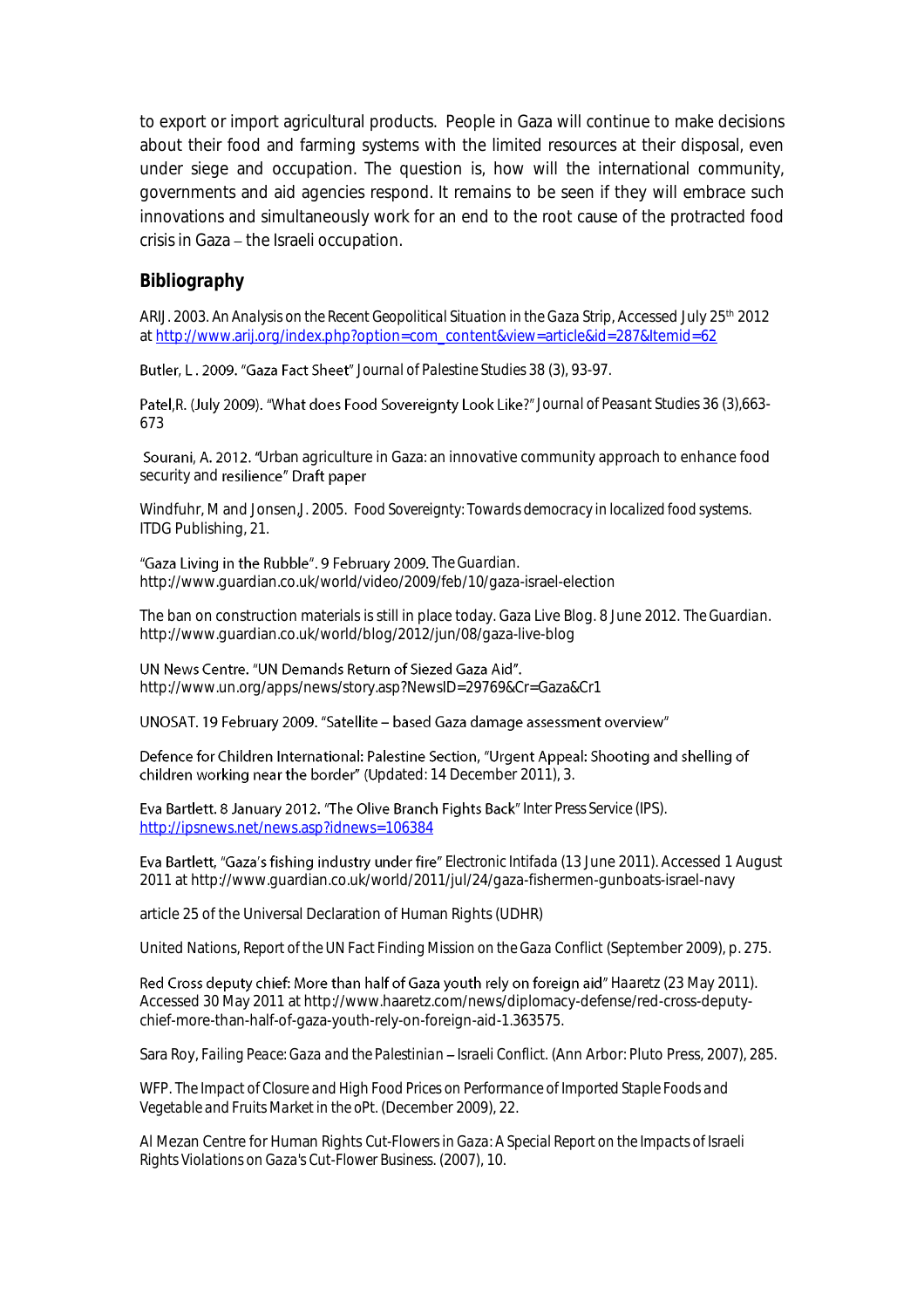Physicians for Human Rights Israel, Humanitarian Minimum: Israel's Role in Creating Food and Water *Insecurity in the Gaza Strip* (December 2010), 50

High Level Expert Forum Technical Meeting. 28-29 June 2012. Slide Synthesis.

World Health Organization (WHO). May 2009. *Report of the Specialized Health Mission to the Gaza Strip*.

Agreement on Movement and Access, signed on November 15, 2005, http://www.eubamrafah.eu/portal/node/11; Office for the Coordination of Humanitarian Affairs, Humanitarian Monitor, June 2010.

Harriet Sherwood, "Gaza fishermen swamped by Israeli gunboats and water cannon" Guardian (24 July 2011). Accessed 1 August 2011 at http://www.guardian.co.uk/world/2011/jul/24/gazafishermen-gunboats-israel-navy

Saud Abu Ramadan, "Gaza's national income shrinks as citruses are gone" Xinhuanet. http://news.xinhuanet.com/english2010/world/2010-10/28/c\_13578742.htm

Map. Google. 2012. *Google Earth* Vers. 6.1.0.5001. Image Date: 4 September 2011.

After the access-restricted areas were delineated in North Gaza, rates of anemia increased and stunting levels in the population reached 29%. Email interview with Najwa Rizkallah, Nutrition Specialist UNICEF oPT (September, 2011) In Rami Zurayk and Anne Gough (in press), *op. cit.*

Darryl Li, "The Gaza Strip as Laboratory: Notes in the Wake of Disengagement" Journal of Palestine *Studies* XXXV (2), (2006) 46.

CIA World Fact Book, Gaza Factsheet, Accessed July 25<sup>th</sup> 2012 at <https://www.cia.gov/library/publications/the-world-factbook/geos/gz.html>

FAO Policy Brief. June 2006. *Food Security*, 1

The Applied Research Institute- Jerusalem (ARIJ), *An Analysis on the Recent Geopolitical Situation in the Gaza Strip,* 2003, Accessed July 25th 2012 at [http://www.arij.org/index.php?option=com\\_content&view=article&id=287&Itemid=62](http://www.arij.org/index.php?option=com_content&view=article&id=287&Itemid=62)

Heiberg, M & Øvensen G et al, *Palestinian Society in Gaza, West Bank and Arab Jerusalem: A Survey of Living Conditions* (Oslo: Fafo, 1993)

Palestinian Central Bureau of Statistics (PCBS), *Palestine in Figures: 2009*, (May 2010), 11, Ramallah: Palestinian National Authority (PNA) , Accessed July 26th 2012 at [http://www.pcbs.gov.ps/Portals/\\_PCBS/Downloads/book1661.pdf](http://www.pcbs.gov.ps/Portals/_PCBS/Downloads/book1661.pdf)

Demographia (July 2012), *Demographia World Urban Areas* , 8th Annual Edition: Version 2 found at: <http://www.demographia.com/db-worldua.pdf>

*Declaration of Principles on Interim Self-Government Arrangements ("Oslo Agreement*"), 13 September 1993, available at: http://www.unhcr.org/refworld/docid/3de5e96e4.html . Accessed July 28th 2012

World Health Organization (WHO) (May 2009), *Report of the Specialized Health Mission to the Gaza Strip* in Rami Zurayk and Anne Gough, *Control Food Control People: The Struggle for Food Security in Gaza*, Institute for Palestine Studies, in Press, 3

UN OCHA (August 209), Locked in: The Humanitarian Impact of two Years of Blockade on the Gaza Strip at:

http://www.ochaopt.org/documents/Ocha\_opt\_Gaza\_impact\_of\_two\_years\_of\_blockade\_August\_ 2009\_english.pdf

UN Office for the Coordination of Humanitarian Affairs (OCHA) (October 2011), *Humanitarian Situation in the Gaza Strip*,at: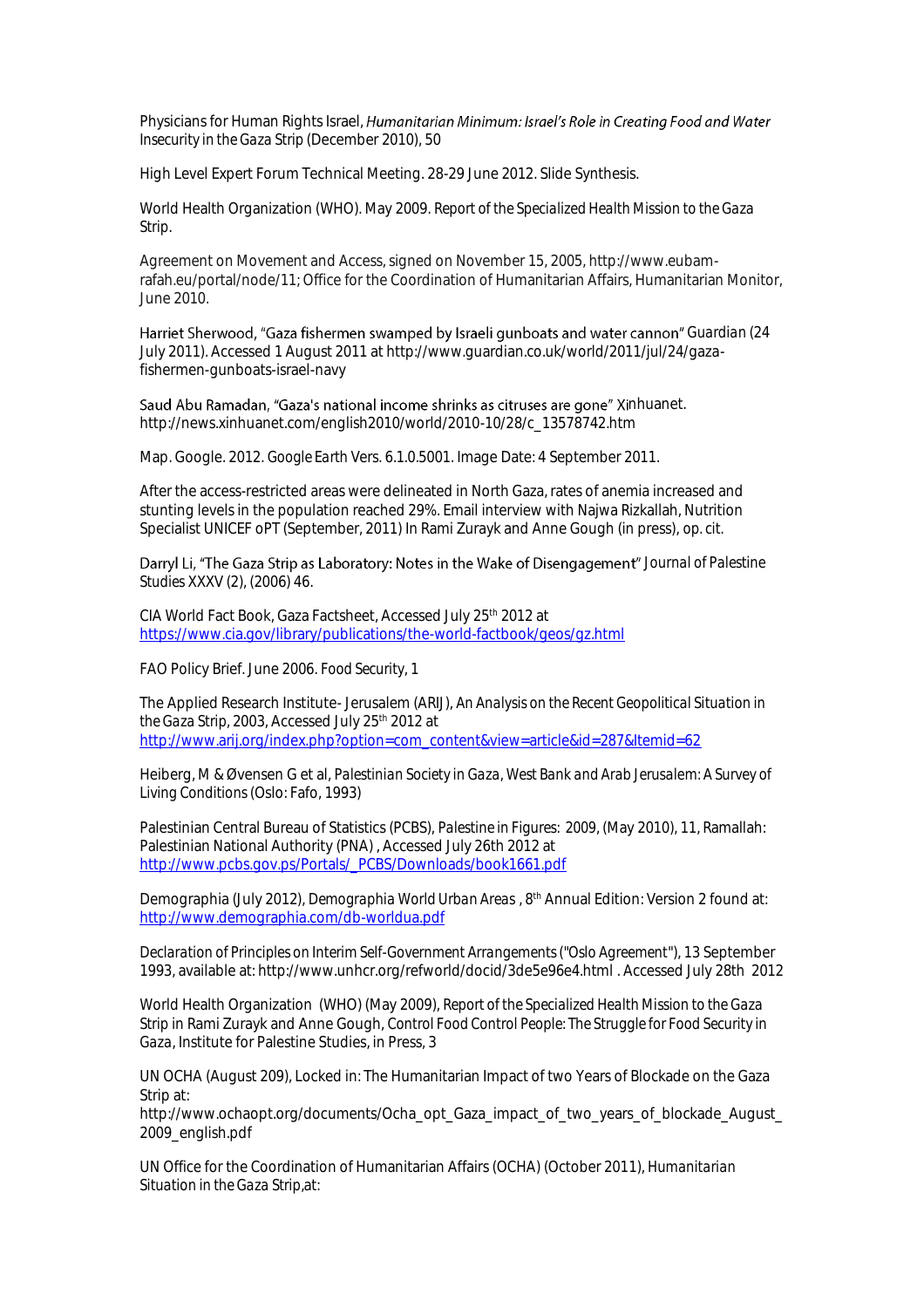[http://www.ochaopt.org/documents/ocha\\_opt\\_Gaza\\_factSheet\\_October\\_2011\\_english.pdf](http://www.ochaopt.org/documents/ocha_opt_Gaza_factSheet_October_2011_english.pdf) accessed July 28th 2012

Rami Zurayk and Anne Gough, *Control Food Control People: The Struggle for Food Security in Gaza*, Institute for Palestine Studies, in Press, 3

UNDP(May 2010)Gaza Early Recovery and Reconstruction Needs Assessment: One Year After Report, 9

UN Human Rights Council, Report of the United Nations Fact-Finding Mission on the Gaza Conflict, 25 September 2009, A/HRC/12/48, 22, available at: http://www.unhcr.org/refworld/docid/4ac1dd252.html . Accessed 28th July 2012

FAO (2009), *The Humanitarian Situation in Gaza and FAO's Response*, Emergency Operations and Rehabilitation Division, at [http://www.fao.org/fileadmin/templates/tc/tce/pdf/FAO\\_brief\\_on\\_Gaza\\_23\\_Jan\\_09.pdf](http://www.fao.org/fileadmin/templates/tc/tce/pdf/FAO_brief_on_Gaza_23_Jan_09.pdf)

AlHaq (August 2009), Operation Cast Lead: A Statistical Analysis, at [http://www.icawc.net/fonds/Gaza-operation-Cast-Lead\\_statistical](http://www.icawc.net/fonds/Gaza-operation-Cast-Lead_statistical-analysis%20by%20Al%20Haq_August%202009.pdf)[analysis%20by%20Al%20Haq\\_August%202009.pdf](http://www.icawc.net/fonds/Gaza-operation-Cast-Lead_statistical-analysis%20by%20Al%20Haq_August%202009.pdf)

*UNEP (September 2009), Environmental Assessment of the Gaza Strip: following the escalation of hostilities in December 2008 January 2009 at: http://postconflict.unep.ch/publications/UNEP\_Gaza\_EA.pdf*

UNOCHA (June 2012), Five Years of Blockade: the Humanitarian Situation in the Gaza Strip at: http://www.ochaopt.org/documents/ocha\_opt\_gaza\_blockade\_factsheet\_june\_2012\_english.pdf

UNRWA (April, 2011), *Labour Market Briefing: Gaza Strip- Second Half 2010*, 1-2, at <http://www.unrwa.org/userfiles/201106083557.pdf>

PCBS (July 2012), *On the Eve of the International Population Day*, found at : [http://www.pcbs.gov.ps/Portals/\\_pcbs/PressRelease/PeopleDay\\_2010E.pdf](http://www.pcbs.gov.ps/Portals/_pcbs/PressRelease/PeopleDay_2010E.pdf)

Sen, A. 1981. *Poverty and Famines: An Essay on Entitlements and Deprivation*, UK: Clarendon Press.

From Palestinian Academic Society for the Study of International Affairs (PASSIA). "The Gaza Strip, Year 2007". http://www.passia.org/.

Physicians for Human Rights Israel, Humanitarian Minimum: Israel's Role in Creating Food and Water *Insecurity in the Gaza Strip* (December 2010), 63.

*Monthly Review* 32 (2009), 13

FAO and WFP, 2010 Socio-Economic and Food Security Survey: West Bank and Gaza Strip (2011), 8.

Darryl Li, "The Gaza Strip as Laboratory: Notes in the Wake of Disengagement" Journal of Palestine *Studies* XXXV (2), (2006) 46.

Conal Urguhart, "Gaza on brink of implosion as aid cut-off starts to bite" The Guardian (15 April 2006). Accessed 3 September 2011 at [http://www.guardian.co.uk/world/2006/apr/16/israel.](http://www.guardian.co.uk/world/2006/apr/16/israel)

Simon Maxwell, "National food security planning: first thoughts from Sudan", paper presented toworkshop on food security in the Sudan (University of Sussex, Brighton: IDS, 1988).

Via Campesina. November 11-17, 1996. *Food Sovereignty: A Future without Hunger*

Philip McMichael, "A food regime genealogy" Journal of Peasant Studies, (2009) 36:1,139 - 169

Bryceson, Cristobal Kay, and Jos Mooij, eds., *Disappearing Peasantries? Rural Labor in Africa, Asia, and Latin America* (London: Intermediate Technology Publications, 2000), 304-05.